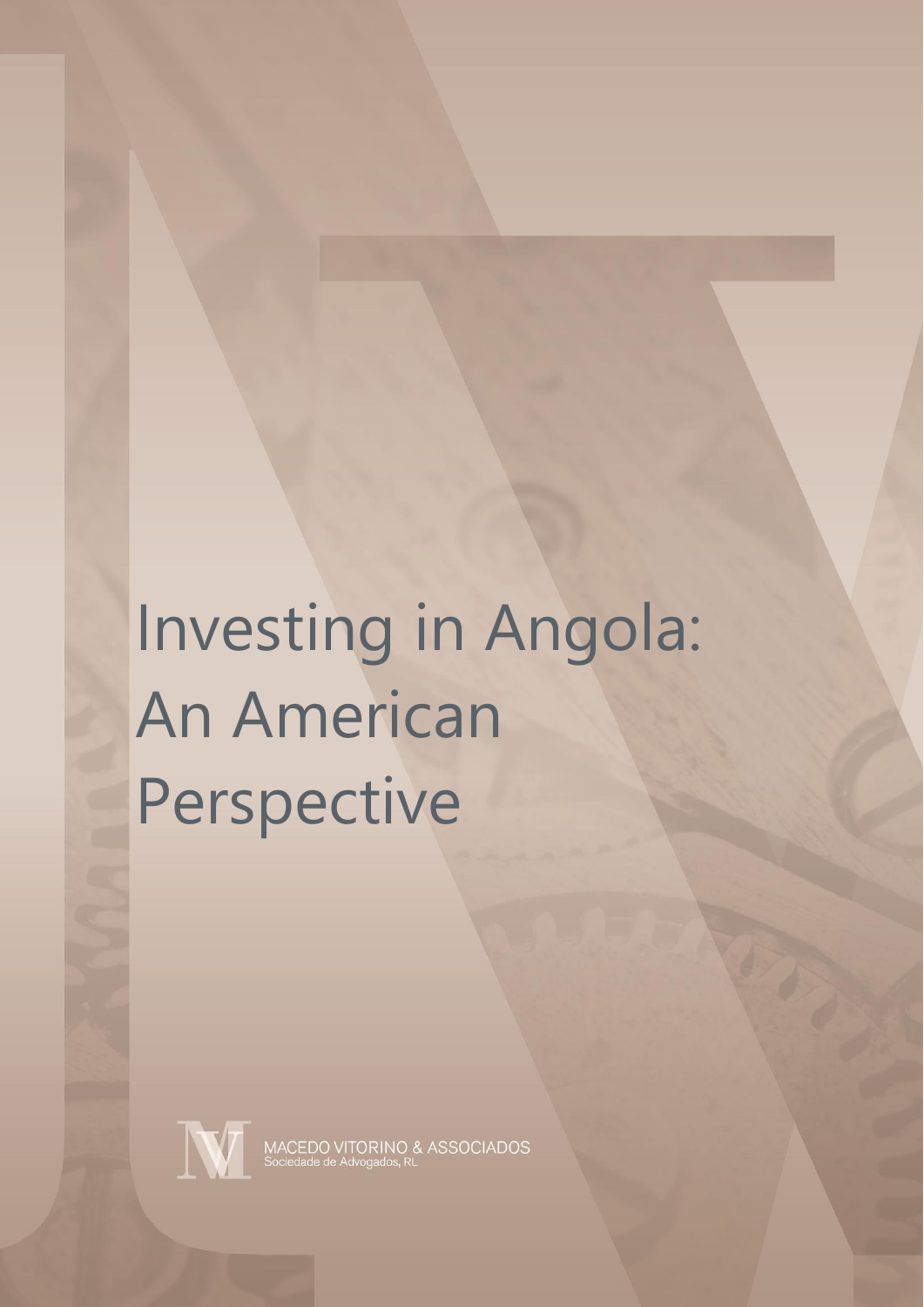### About us

In today's competitive global market, Macedo Vitorino & Associados can provide a comprehensive commercial and corporate law advice to domestic and foreign clients. We have strong relationships with many of the leading international firms in Europe and in the United States, which enable us to handle effectively cross border transactions.

Our Regulated Sectors Group is prepared to advise on a full range of asset financing, corporate and regulatory issues including:

- **Environmental issues**
- **Regulatory and administrative matters**
- **Tax**

Our advice includes:

- **Incorporation of acquisition vehicles, including tax structuring**
- **Legal due diligences**
- **Negotiation of finance agreements**
- **Project finance**
- **Managing relations with national and EU sector specific regulators and competition authorities**
- **Public procurement**
- **Construction of systems and facilities**
- **Maintenance and operations agreements**

The international directory "Legal 500" ranks Macedo Vitorino & Associados among Portugal's leading commercial law firms, for its expertise in banking, finance and derivatives, corporate law, intellectual property, tax, telecommunications and dispute resolution.

If you want to find out more about Macedo Vitorino & Associados, please visit our website at www.macedovitorino.com.

If you are a client of Macedo Vitorino & Associados and wish to discuss any of the matters covered in this briefing you please contact:

Tel.: (351) 21 324 1900 – Fax: (351) 21 324 1929 Email: [mva@macedovitorino.com](mailto:mva@macedovitorino.com)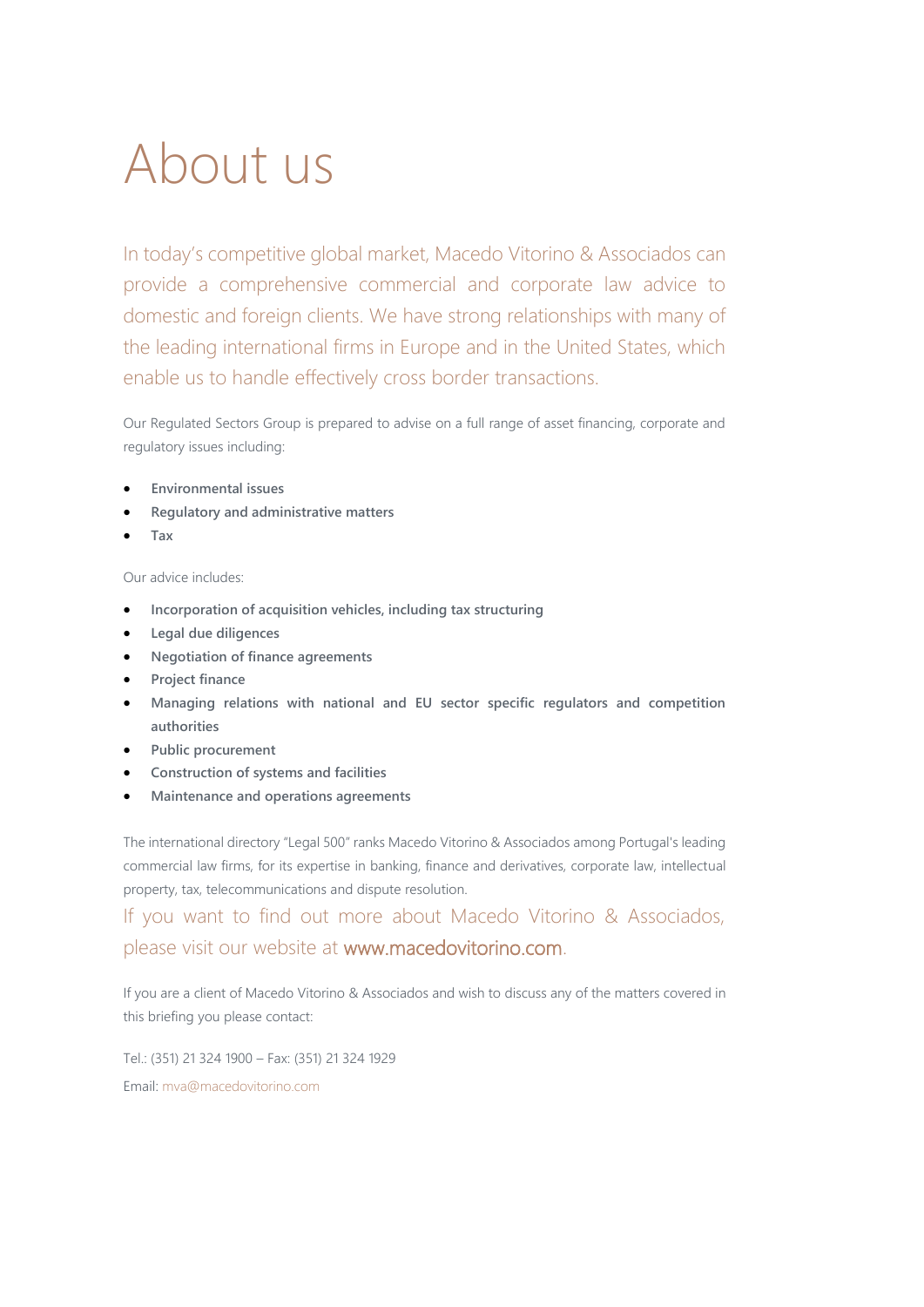### Contents

| 2.2. Agency for the Promotion of Investment and Exportation of Angola  4 |    |
|--------------------------------------------------------------------------|----|
|                                                                          |    |
|                                                                          |    |
|                                                                          |    |
|                                                                          |    |
|                                                                          |    |
|                                                                          |    |
|                                                                          |    |
|                                                                          |    |
|                                                                          |    |
|                                                                          |    |
|                                                                          |    |
|                                                                          |    |
|                                                                          |    |
|                                                                          |    |
|                                                                          |    |
|                                                                          |    |
|                                                                          |    |
|                                                                          | 17 |
|                                                                          |    |
|                                                                          |    |
|                                                                          |    |
|                                                                          |    |
|                                                                          |    |
|                                                                          |    |
|                                                                          |    |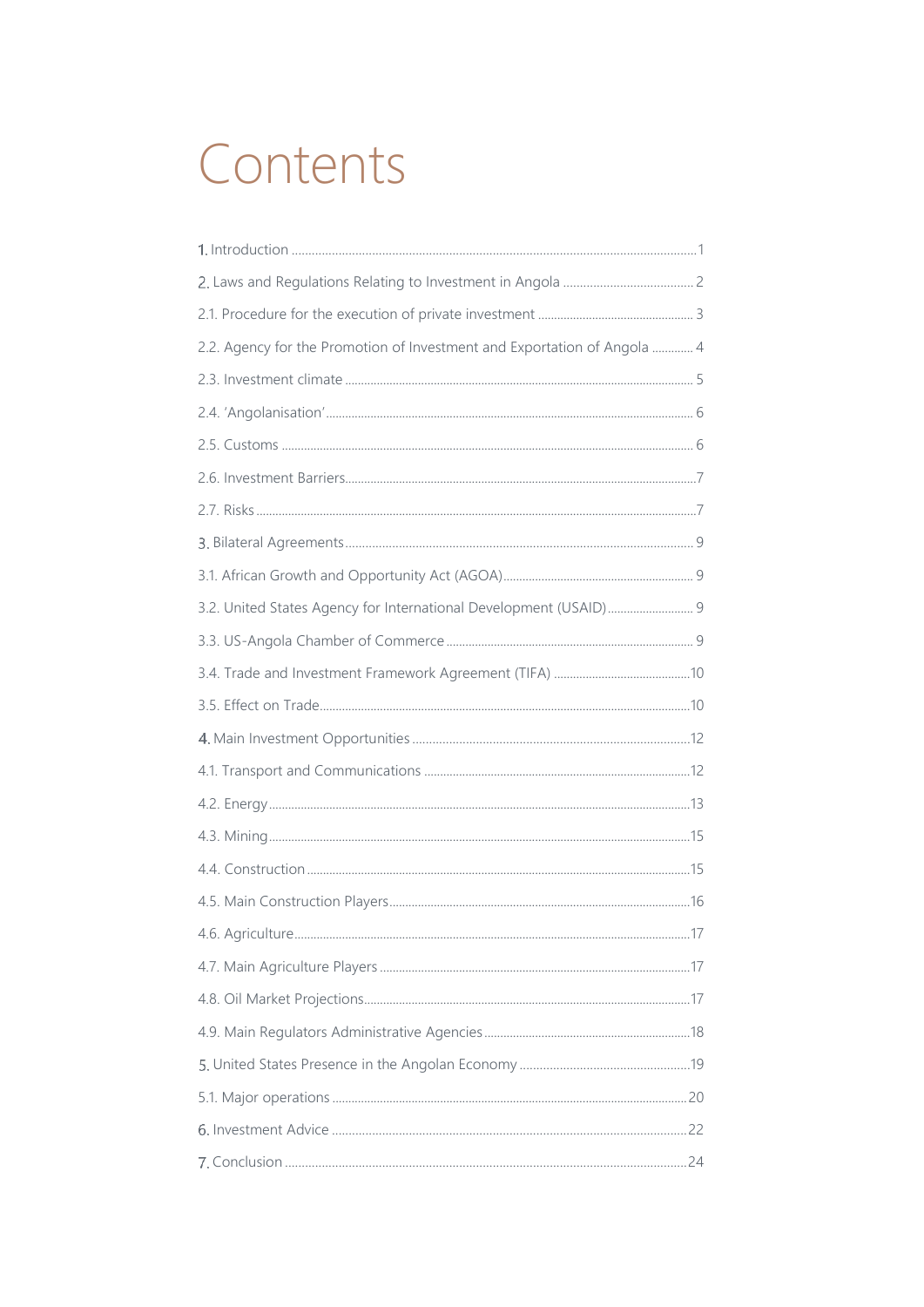### Introduction

Angola, officially the Republic of Angola, is an ex-Portuguese colony and an independent country since 1975. It is located in [Southern Africa](https://en.wikipedia.org/wiki/Southern_Africa) and bordered by [Namibia](https://en.wikipedia.org/wiki/Namibia) to the south, the [Democratic](https://en.wikipedia.org/wiki/Democratic_Republic_of_the_Congo)  [Republic of the Congo](https://en.wikipedia.org/wiki/Democratic_Republic_of_the_Congo) to the north, [Zambia](https://en.wikipedia.org/wiki/Zambia) to the east, and the [Atlantic Ocean](https://en.wikipedia.org/wiki/Atlantic_Ocean) to west. With 1,246,700 km2 of total area and a population around 24 million of people, Angola is the world's twenty-third largest country.

Angola´s capital and largest city is Luanda, that lies on the Atlantic coast in the northwest of the country. The official language is Portuguese and Angola´s currency is Kwanza. The country´s Administration in organized in three levels: the Central Government, the Provincial Governments and the municipalities.

Angola has vast petroleum and mineral reserves and it´s the largest oil producer of sub-Saharan Africa. Its economy is among the fastest growing in the world, especially since the end of the civil war, in 2002. In spite of this, the standard of living remains low for the majority of the population, and [life expectancy](https://en.wikipedia.org/wiki/Life_expectancy) and [infant mortality rates](https://en.wikipedia.org/wiki/Infant_mortality) in Angola are still among the worst in the world. Nevertheless, Angola´s Constitution (2010) contains mandatory rules focused on the construction of a democratic welfare state and since the end of the civil war Angola´s Government is progressively aimed to improve social and economic development in the country as well as to create a new middle class.

Angola is a member state of the United Nations, [OPEC,](https://en.wikipedia.org/wiki/OPEC) [African Union](https://en.wikipedia.org/wiki/African_Union) and the CPLP - *[Community](https://en.wikipedia.org/wiki/Community_of_Portuguese_Language_Countries)  [of Portuguese Language Countries](https://en.wikipedia.org/wiki/Community_of_Portuguese_Language_Countries)*.

Angola can be a country of extremes. In the space of only 40 years it witnessed a violent conflict, which resulted in the separation from Portugal, in 1975; a 27 year long civil war, which brought hunger, extreme poverty and a severe economic downturn until 2002; and a period of economic boom, starting as far back as 2005 and continuing to this day, mainly due to its oil and gas industry. Nowadays Angola´s economy is facing a slowdown due to the crash of the oil price but the IMF estimates a recovery of the country´s economy from 2017 on.

This study aims to inform and advise any American companies that are willing to invest in the region, being it in its already established oil market, its electricity sector, infrastructure sector, including roads, housing, airports and railways, or its underdeveloped renewable energies sector, as well as in agriculture.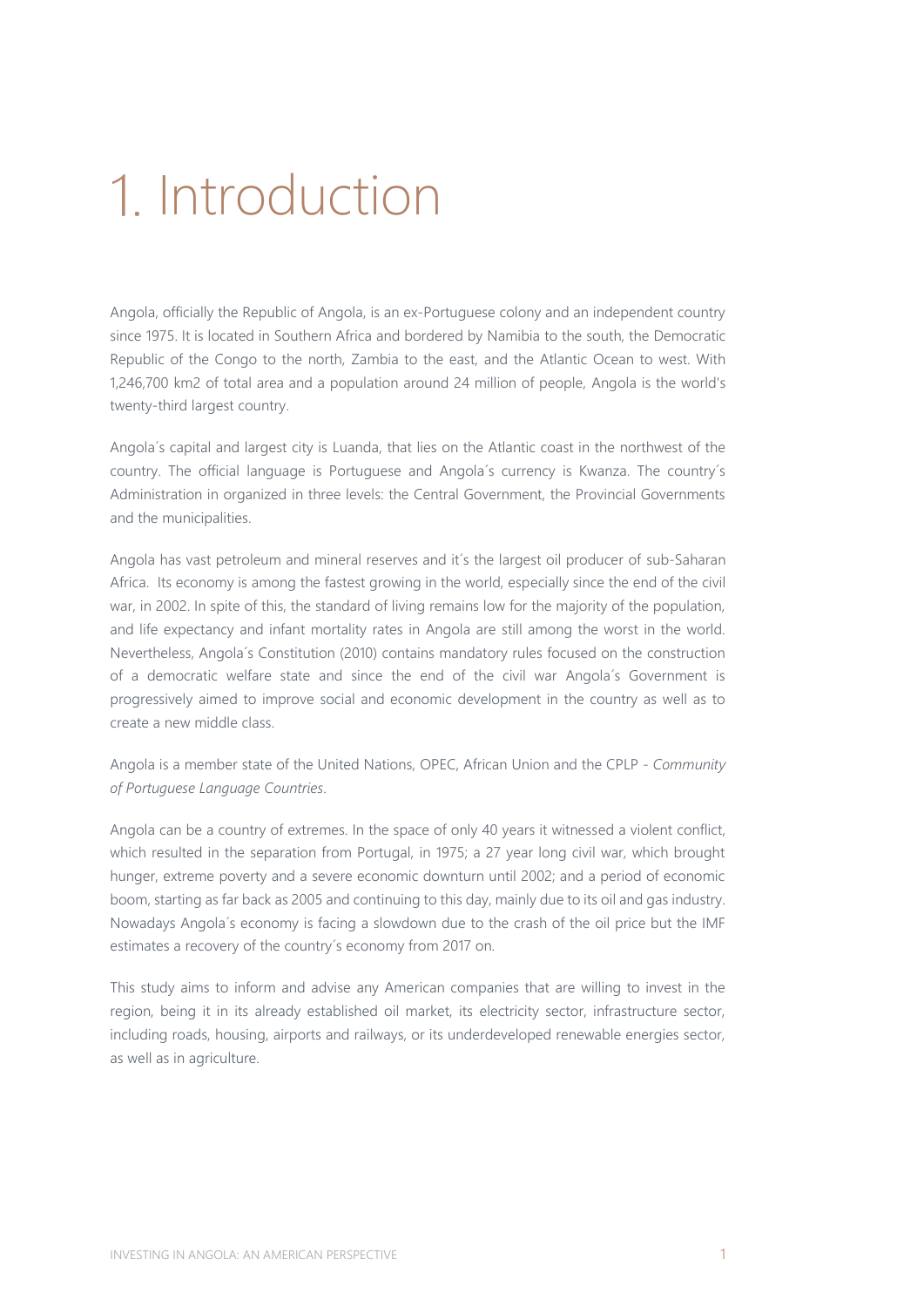## 2. Laws and Regulations Relating to Investment in Angola

Foreign investment in Angola is allowed by the Constitution and it´s ruled by The New Private Investment Law (NLIP), Law n.º 14/15 of 11th August, that repealed the old Foreign Investment Law of 2011 and establishes the new general bases of private investment in Angola, defining the principles, the rules and the limits on the benefits and incentives offered to investors.

The main purpose of the NLIP, sets in its own Preamble, is to accelerate the foreigner investment "*with less bureaucratic procedure".* The Preamble expresses that "*Private investment (…) remains a strategic focus state for fundraising and mobilization of human, financial, material and technological resources, to promote economic and social development of the country, diversification of the economy to increase the competitiveness of the economy, the growth of jobs and the improvement of living conditions of populations".*

The NILP is applicable to both domestic and foreign private investments and no threshold is set for foreign investments, replacing the previous amount of USD 1 million.

The NLIP defines the Private Investment in Angola as:

*"The employment in national territory of capital, technology and know-how, capital goods and other in economic projects or the use of funds intended for the creation of new companies, joint ventures or other forms of corporate representation of private companies, both national and foreign, as well as the total or partial acquisition of already existing companies incorporated under Angolan law, for the implementation or maintenance of a particular financial year in accordance with is social objects".*

According to the NLIP, there is no minimum threshold for foreign investments.

Nowadays, foreign investors carrying out investment value of less than USD 1,000,000 can benefit from the right to repatriate the respective profits, dividends and other capital gains. Nevertheless, only foreign investors carrying out investment value of more than USD 1,000,000, may have access to benefits and tax and customs incentives provided for by NLIP.

The NLIP states that the policy of private investment obeys to the mandatory principles of *private property*, *free market*, *free initiative*, *security* and *protection of the private investment* and *free circulation of goods and capital*.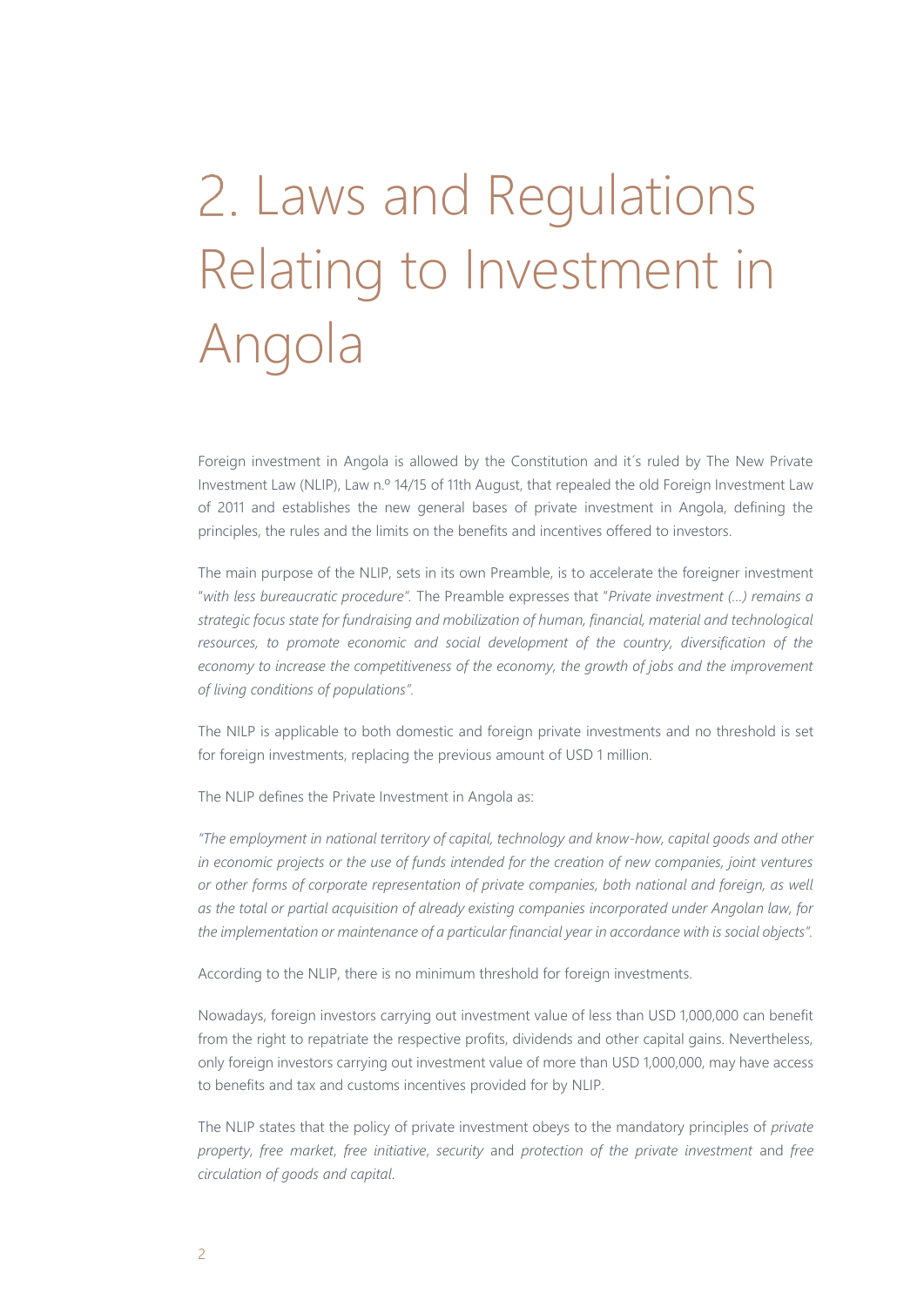Notwithstanding, there is a delimitation of sectors activity in which foreign investment is allowed only in partnership with Angolan investors, such as (i) electricity and water, (ii) tourism and hotels, (iii) transport and logistics, (iv) civil construction, (v) telecommunications and TIC´S, and (vi) media.

The NLIP determines a maximum investment amount that can be realized through loans or other forms of indirect investment, such as supplementary capital, patented technology or franchising.

For the repayment of investment through supply, the NLIP establishes a grace period of three (3) years.

The NLIP also creates an additional fee within the *Capital Invested Tax (Imposto sobre a Aplicação de Capitais)* which concerns the part of dividends and distributed profits exceeding the share of the investor in the private equity.

Under the NLIP, the extension of the benefits and/or incentives for investment shall be determined on a case-by-case basis by reference to objective criteria.

The approval of investment contracts rests with the ministerial authorities that, for this purpose, are delegated powers by the executive.

In addition to the NLIP, the new legal framework of the private investment in Angola was consolidated through the following laws and regulations:

- Guidelines of the national policy of private investment (Presidential decree n.º 181/15 of 30th September);
- Regulation of the procedure for the execution of private investment (Presidential decree n.º 182/15 of 30th September);
- Dissolution of the ANIP National Agency for Private Investment and creation of the APIEX – Agency for the Promotion of Investment and Exportation of Angola (Presidential decree n.º 184/15 of 30th September); and
- Creation of the Technical Unit for Private Investment (UTIP) (Presidential decree n.º 185/15 of 2nd October).

#### 2.1. Procedure for the execution of private investment

The Regulation of the procedure for the execution of private investment, Presidential decree n.º 182/15 of 30th September, regulates the aspects regarding the competence to approve investment projects and its procedure.

According to the Regulation, the competence to approve investment projects depends on the amount to be invested, as follows:

(i) Amounts up to USD 10,000,000, the approval is up to the Ministerial department of the dominant area of activity of the investment;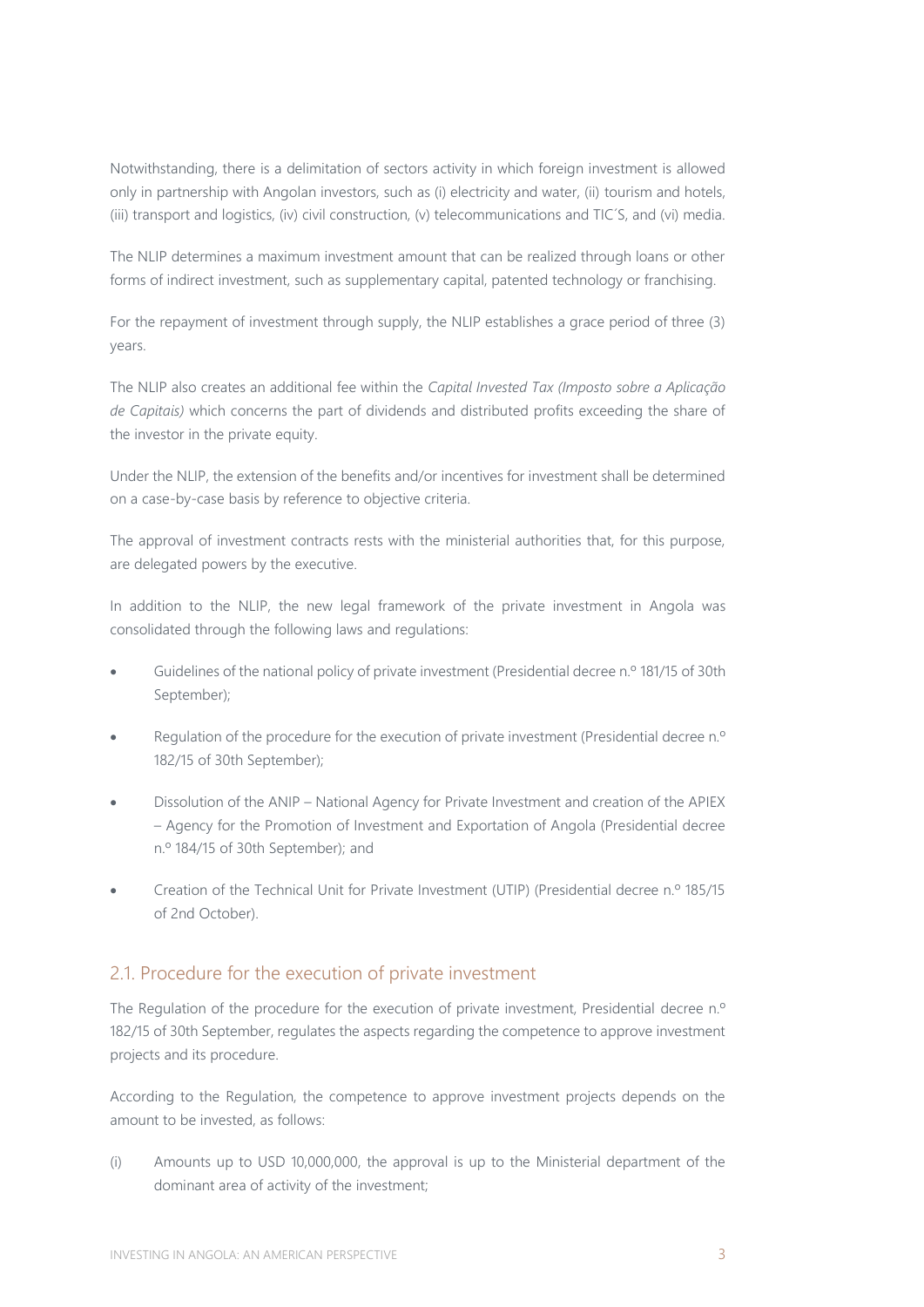(ii) Amounts above USD 10,000,000, the approval is up to the President of the Republic of Angola.

The procedure for investment of the competence of the Ministerial departments has the following stages (i) presentation of the project and supporting documents before the competent body, (ii) analysis, assessment and decision or refusal of the investment project submitted, (iii) execution of the Private Investment Agreement, (iv) issue of the certificate of registration of private investment and (v) registration of private investment.

Under the Regulation, tax incentives may be suspended and revoked for failure to fulfil contractual obligations by the investor.

On the other hand, the preparation, conduct and negotiation of private investment projects of the competence of the President of the Republic of Angola are the responsibility of the Technical Unit for Private Investment (UTIP).

The UTIP attends (i) investment projects with a value above USD 10,000,000 and (ii) investment projects under special investment regimes, such as financial sector, mining and diamond industry and other sectors legally provided.

The UTIP is also responsible for the monitoring and control of the investment projects with a value above USD 10,000,000.

#### 2.2. Agency for the Promotion of Investment and Exportation of Angola

Parties willing to invest in Angola must enter into an investment contract with the Angolan state.

During the Foreign Investment Law of 2011, the Government was exclusively represented by the ANIP – National Agency for Private Investment (ANIP) – which established the conditions for investments as well as the incentives granted.

After the approval of the NLIP, the Angolan state decided to extinguish the ANIP and replaced it by the APIEX – Agency for the Promotion of Investment and Exportation of Angola (APIEX).

The APIEX aims to promote, capture and keep up projects of private investment inside or outside Angola.

More specifically, the purposes of APIEX are (i) contributing to the competitiveness of Angolan companies through its internationalization and (ii) promoting and increasing the exportations and the foreign direct investment in Angola.

In contrast to the ANIP which was under the President of the Republic of Angola, the APIEX is under the ministry of commerce.

Nevertheless, with the approval of the NLIP, several governmental agencies may be involved depending on the delegation of powers issued by the President of Republic.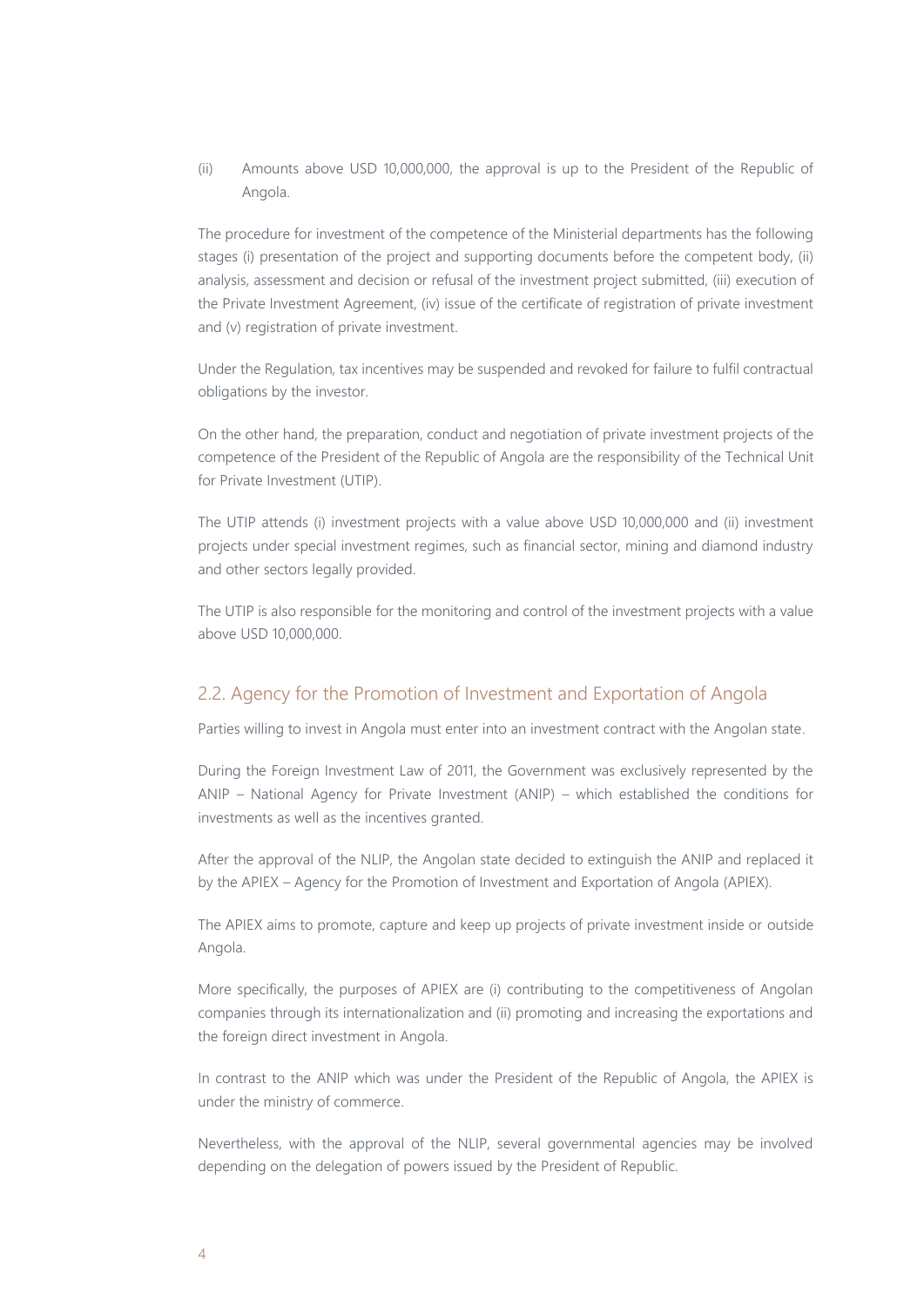The incentives granted, including the repatriation of funds for foreign investments, tax deductions, and exemption from certain taxes and duties need to be negotiated with the APIEX and other ministries of the Angolan government on a "case-by-case" basis.

Documentation usually required:

- Presentation of proposal form (description, inventory of equipment and facility);
- By-laws if investor is a shareholder of an already existing company;
- Draft articles of incorporation for the creation of company;
- Annual financial reports for the last 3 years, for individual investors;
- Certificate of financial capacity; and
- Certified criminal record and power of attorney (if necessary).

A licence to invest will be given in the form of a *Private Investment Certificate*. Despite this long and bureaucratic process, these steps are essential in order to take further business action such as importing capital, establishing a local company or branch office or require the necessary permits and licences.

Besides the APIEX, several entities will have an important role in private investment in Angola by providing facilities to the investor.

The entities entrusted to provide financial facilities are the *(Public) Fund of Credit Guarantee*, the *Angolan Development Bank (BDA)*, the *Public Fund of Venture Capital*, the *Investment Fund to Large Companies (FIGEA)* and banking financial institutions in general.

The entities responsible for supporting entrepreneurship, namely training, consulting and business incubator, are the *National Institute of Support to Micro, Small and Medium-sized Enterprises (INAPEM)*, the *Institute for Business Development (IFE)*, the *National Institute of Employment and Professional Training (INEFOP)* and consulting companies.

Finally, the entities empowered to reduce bureaucracy are the *APIEX*, the *Companies Single Desk (GUE)*, the *Foreigners and Migration Service (SME)*, the *Real Estate Single Desk (GUI)* and the Ministerial departments in general.

#### 2.3. Investment climate

Whilst the Angolan economy is the third largest in sub-Saharan Africa and the second largest oil producer in the region, Angola ranks 172nd out of 183 countries for ease of doing business (IFC Business "doing business" report 2012). However, foreign investment is flowing into the country like never before. Investors must, nevertheless, take into account the bureaucratic inefficiencies, administrative extra costs, the undeveloped financial system, poor infrastructure and extremely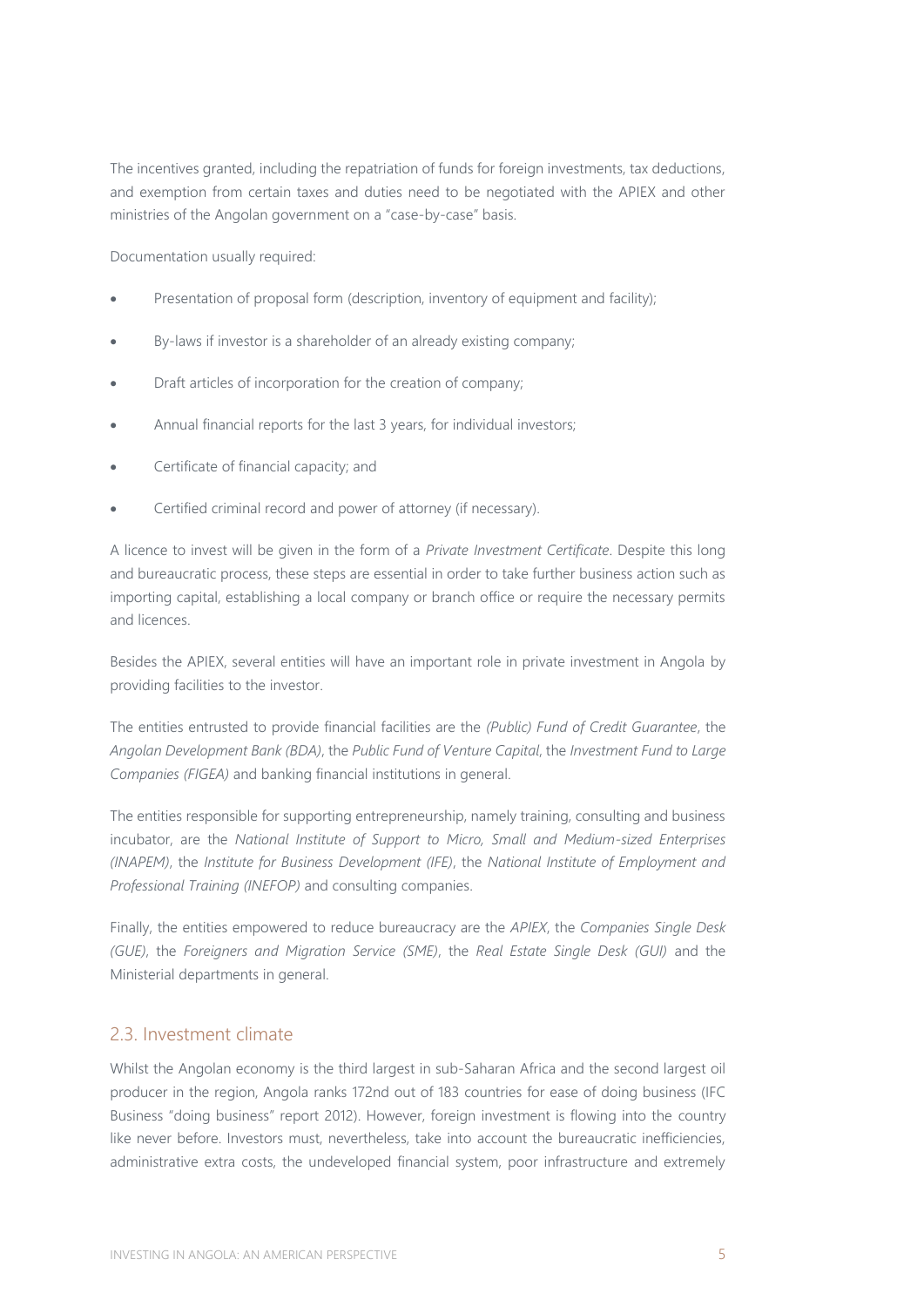high operating costs. Despite all this, the Financial Times suggests that the "*significant business opportunities [in Angola] may well justify the time and effort involved*".

#### 2.4. 'Angolanisation'

This is a key requirement for investing in the country. Presidential decrees n.º 5/95 and n.º 6/01 encourage the 'Angolanisation of companies' workforce by limiting expatriate staffing of local companies set up in Angola by national or foreign investors to 30% of the workforce and requires Angolan and expatriate staff with the same jobs and responsibilities to receive the same salaries and social benefits. However, enforcement of these laws is inconsistent.

The Angolan government expects foreign and national companies to prioritise local labour and have several rules in place, namely a 70/30 split in recruitment for the employment of local staff.

This is especially emphasised in the oil sector, as it is the biggest area of investment in the Angolan economy. A 2008 decree law requires oil companies to first seek Angolan employees to fill any vacant position prior to seeking expatriate appointment, which must first be authorised by the ministry of petroleum

Decree n.º 5/95 further states that expatriate employees won't receive more than three renewals to their one year visas, for a total of three to four years in the country. Approval for the fourth year is contingent upon the companies identifying the Angolan employee who will take over the position after the expatriate leaves.

With the oil and diamond sectors, contracts with the government spell out the commitments companies make to invest in infrastructure and social services to benefit the local communities such as building schools.

This imperative requirement by the government can be a challenging one and salary is a key consideration. The market is extremely competitive for reliable skilled labour, which is something Angolans are, for the most part, not. Companies tend to recruit and re-train their staff especially after investing in them with training programs.

#### 2.5. Customs

Despite its improvement in the last few years through the construction of two dry ports in Lobito for container storage, Angola's customs service remains a barrier to the region's markets. This is largely due to bureaucratic inefficiencies. For example, the import of certain goods into Angola requires an import license issued by the ministry of commerce and others may need specific authorization from various government ministries.

This necessary authorization may lead to bureaucratic blocks that can result in delays and extra costs. The import license is annually renewable and covers all shipments of the authorized good or category of goods imported by the licensed importer.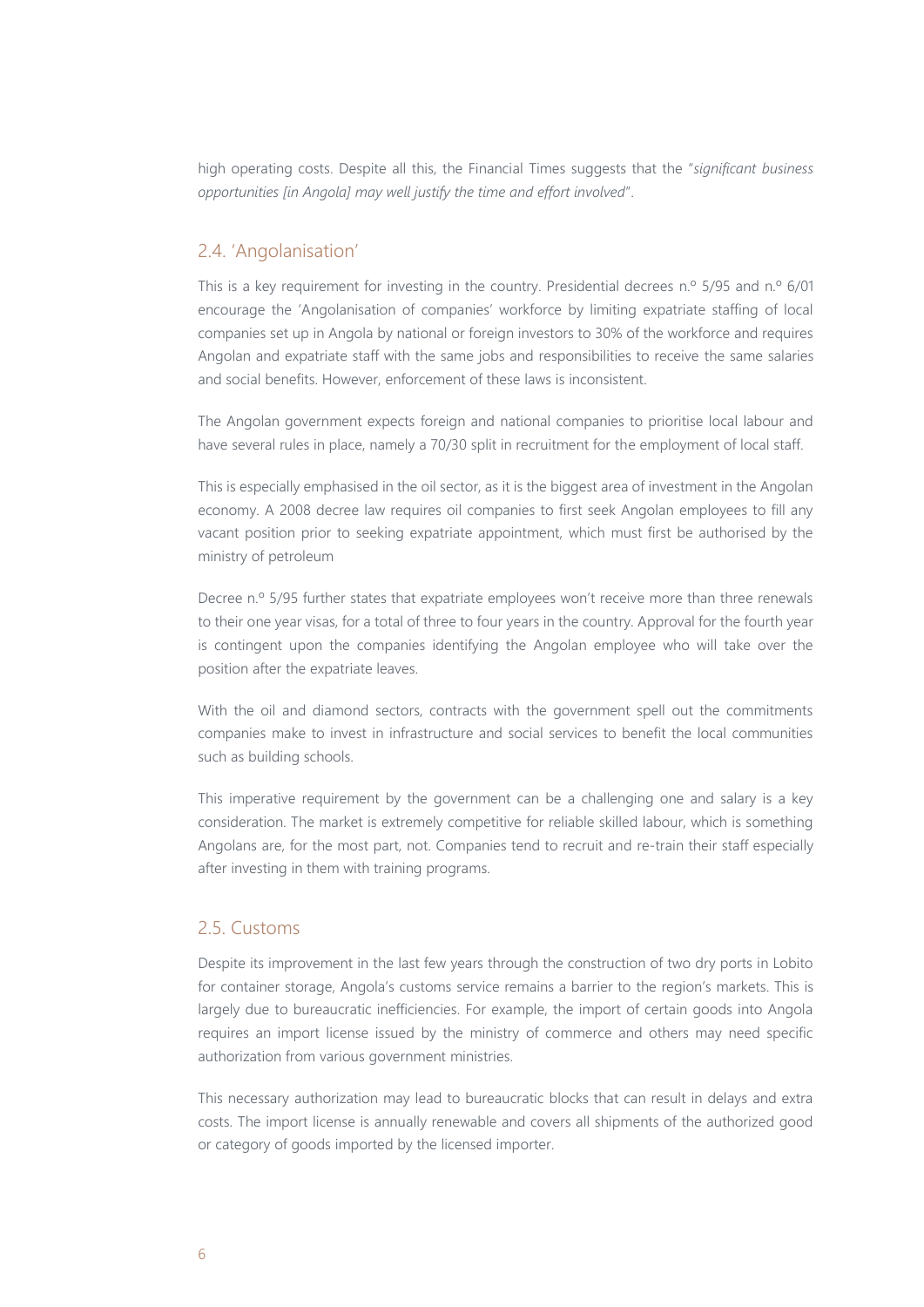The required customs paperwork includes the *Single Document (Documento Único)* for the calculation of customs duties, proof of ownership of the goods, bill of landing, commercial invoice, packing list, and specific shipment documents exhibiting the right to import or export the product.

Furthermore, any shipment of goods equal or exceeding US\$ 1,000,000 requires use of a clearing agent. The number of agents have increased, although competition between them has not reduced fees, which typically range from 1% to 2% of the declared value.

Pre shipment inspection is recommended for most goods like cars, living animals and plants, cereals, food produce, pharmaceuticals, alcoholic beverages, and dairy products. This inspection may be carried out by Bureau Inspection Valuation Assessment Control. If exporters skip this inspection, they are subject to additional inspection upon arrival, with increased bureaucracy, delay and costs.

#### 2.6. Investment Barriers

Although Angola is open to foreign investment, its legal structure makes it difficult to provide adequate protection to foreign investors. Smaller firms operating in the secondary and tertiary industries tend to have difficult times in Angola in contrast to larger corporations in the primary sector.

Under the NLIP, foreign investors wishing to establish a company or branch office in Angola must have their venture approved as a *private investment project* by the Angolan State.

Investment in oil, diamonds and financial areas remains ruled by sector specific legislation. Obtaining licenses to operate in Angola is time-consuming and adds to the cost of investment.

Some American businesses have reported difficulties in repatriation of profits out of Angola because transfers over a certain amount require central bank or Finance Ministry approval and commercial banks may be reluctant to go through the required bureaucratic process.

The Angolan judiciary is another barrier as it can be slow and sometimes partial.

#### 2.7. Risks

#### (1) Collapse in Oil Prices

Angola remains overly reliable on its oil industry, with 90% of its GDP coming from the sector. A fall in oil prices (which is happening since the  $2<sup>nd</sup>$  semester of 2014), the rapid maturity of its oil assets, and the absence of major new finds would put severe strains on the government, its budget, and particularly its public works program.

Reduced oil revenues generally lead to a reduction in government expenditures with subsequent effect on public service delivery. For instance: the Public Budget for 2015 reduced in 50% in confront with the 2014<sup>th</sup> Public Budget. Furthermore, this may lead to the government cuts or total disregard of the current tax exemptions and incentives currently in place.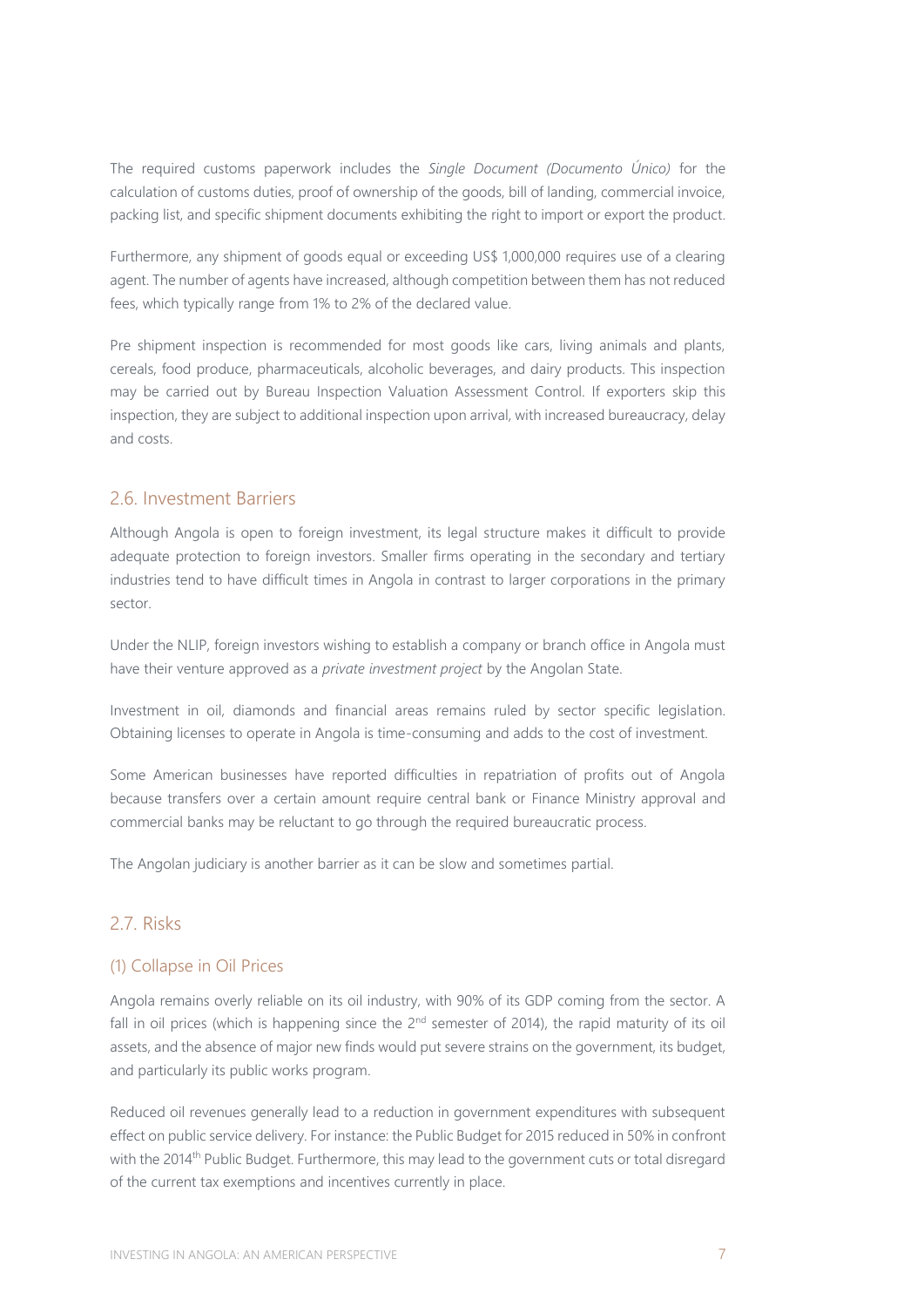#### (2) Political System

The structure of the Angolan Political system is heavily reliant on the President's ability to run it effectively. Although the current framework has served the current party well for the last 31 years, it is very dependent in Dos Santos' ability to function effectively. As he ages, the probability of a leadership change increases and becomes more real. Such scenario may lead to a period of instability and uncertainty, due to the absence of a strong alternative leadership scenery. The next legislative elections will take place in 2017 and until now it´s uncertain if Dos Santos´ will re-apply or not. In case of he´s resignation, this will inevitably have effects in the stock market and trade.

#### (3) Administrative inefficiencies

Administrative inefficiencies is a pervasive problem in contemporary Angola that generally leads to the appearance of "extra costs" exigencies and bribes, which inevitably hinders Angola's chances to move forward and develop.

This is sometimes seen as a deterrent to investment by many entities and may hinder economic growth as a whole.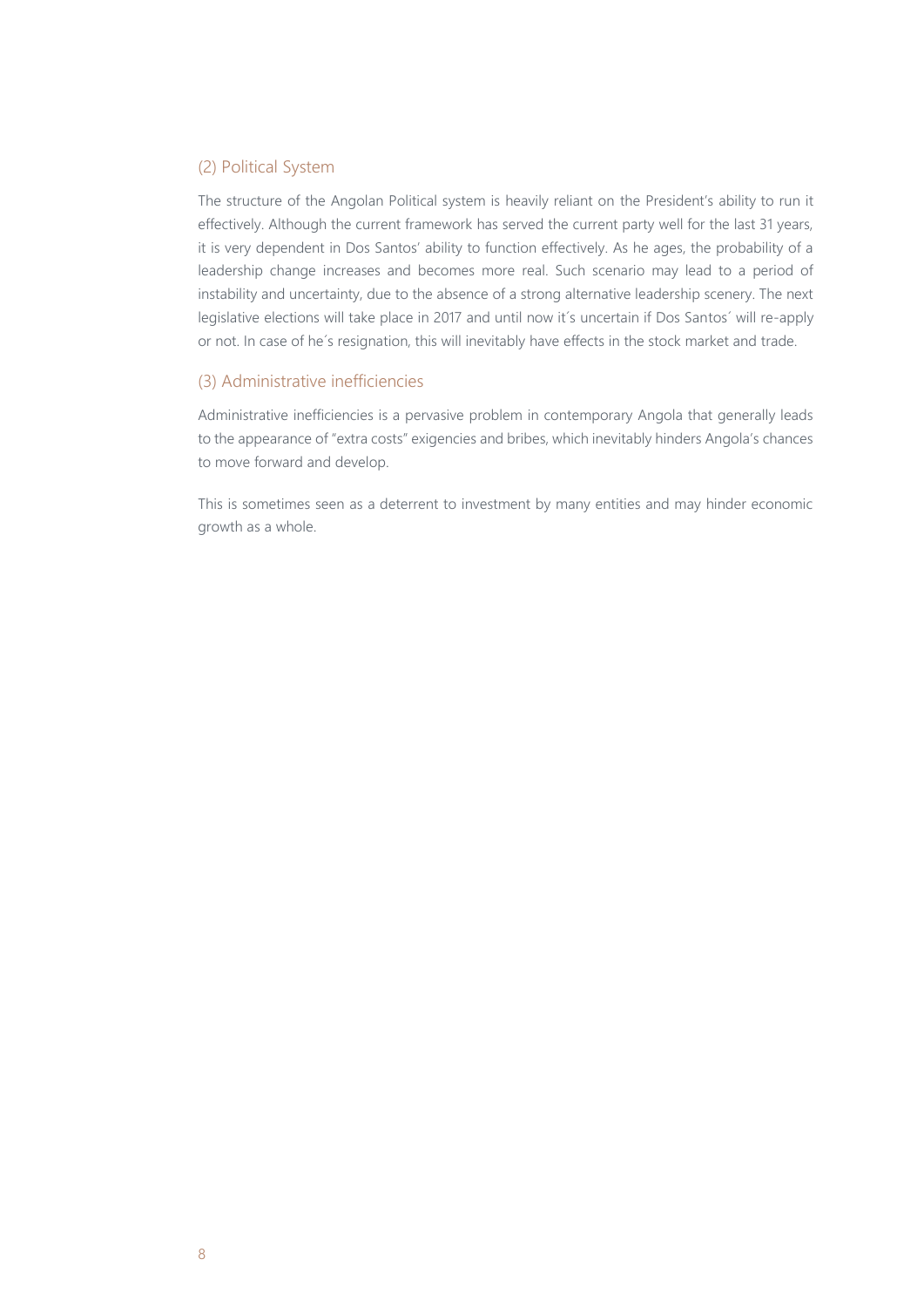### Bilateral Agreements

#### 3.1. African Growth and Opportunity Act (AGOA)

The *African Growth and Opportunity Act* was signed by the United States on 18th may 2000. The purpose of this legislation is to assist the economies of sub-Saharan Africa and to improve economic relations between the United States and the region. It is a non-reciprocal trade preference program that provides duty free treatment of certain US goods from the eligible sub-Saharan countries. The Act originally covered an 8 year period from October 2000 to September 2008, but legislative agreements have extended AGOA until the end of 2015. As we reach that date, it is now up to the US congress to decide on the fate of the agreement.

Recently, this agreement has gained more relevance in the Angolan sphere, as the Angolan minister for commerce is set to make sectors other than oil more dynamic. Angola is aiming to export products such as lumber, honey, sea produce and other products deriving from Angola's rich, yet rather unexplored agricultural sector.

#### 3.2. United States Agency for International Development (USAID)

USAID is present in Angola and aims to improve three main areas in this country - democracy, human rights and governance; economic growth; and health. Currently, USAID is strengthening its linkages with different levels of government in an attempt to enhance the reform of national systems; at the community level, they are seeking to boost key social services and economic inputs.

In terms of economic growth and trade, USAID aims to support and mobilise private sector investment as a sustainable mechanism for Angola's development. They maintain a longstanding Public Private Partnership (PPP) with ExxonMobil to co-fund malaria prevention activities. Furthermore, USAID supports private sector activity through a Development Credit Authority guarantee with Banco Keve and Kixicrédito (two local banking institutions), to mobilise local private capital to improve the commercial viability of the local market. USAID is currently developing partnerships with corporations such as General Electric, Chevron and Coca-Cola.

#### 3.3. US-Angola Chamber of Commerce

The chamber aims to promote trade, investment and Angolan economic development and sponsors trade missions to Angola, represents private sector views to both governments and promotes investment opportunities in both countries. The chamber has over 90 corporate members, ranging from Angolan banks such as Banco de Negócios International; to American oil companies such as Chevron; to multinational law firms such as Hogan Lovells LLP.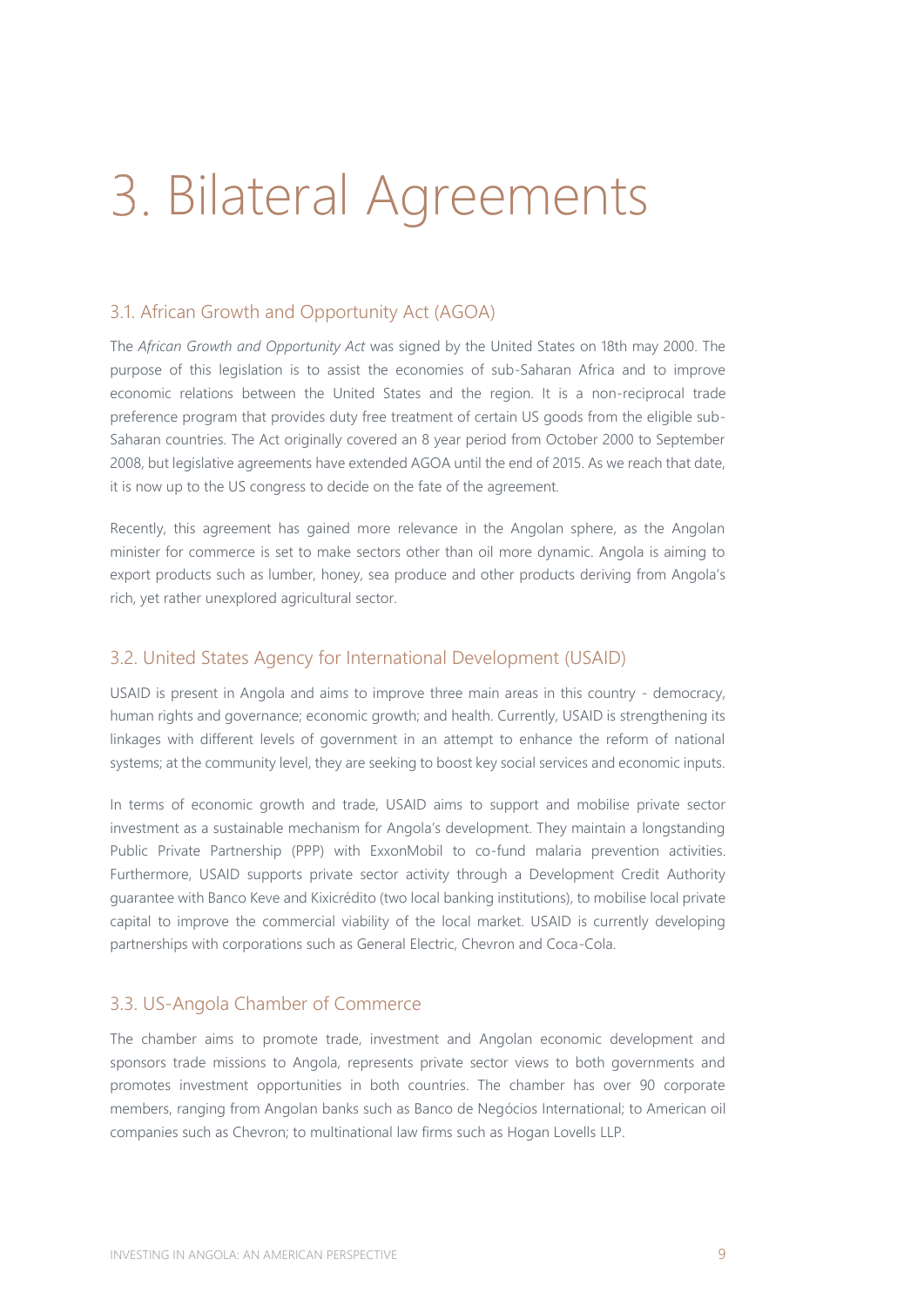#### 3.4. Trade and Investment Framework Agreement (TIFA)

Set up in 2009, TIFA provides a forum to access trade issues such as those related to the protection of intellectual property rights, worker rights, and labour or environmental issues and to help improve trade and investment relations between Angola and the US.

A United States – Angola council on trade and Investment was formed under the TIFA to address trade and investment issues. This council has a key role in advancing the common trade and investment interests of the United States and Angola and in strengthening their overall relationship.

Specifically, the council shall:

- Monitor trade and investment relations between the parties and identify opportunities for expanding trade and investment;
- Consider specific trade and investment matters of interest to the parties;
- Identify and work to remove impediments to trade and investment between the parties; and
- Seek advice of the private sector and civil society, where appropriate, on matters related to the council's work.

Furthermore the council aims to identify opportunities for expanding trade and investment.

#### 3.5. Effect on Trade

These bilateral agreements serve as a partial explanation to the recent general investment data published by the US Department of State regarding the investment climate in Angola.

As it stands, Angola is currently the USA's 46th largest goods trading partner with US\$ 10.2 billion in total in goods trade in 2013. Goods exported totaled USD\$ 1.5 billion and goods imports totaled US\$ 8.7 billion. The US has a trade goods deficit with Angola of the amount of US\$ 7.2 billion.

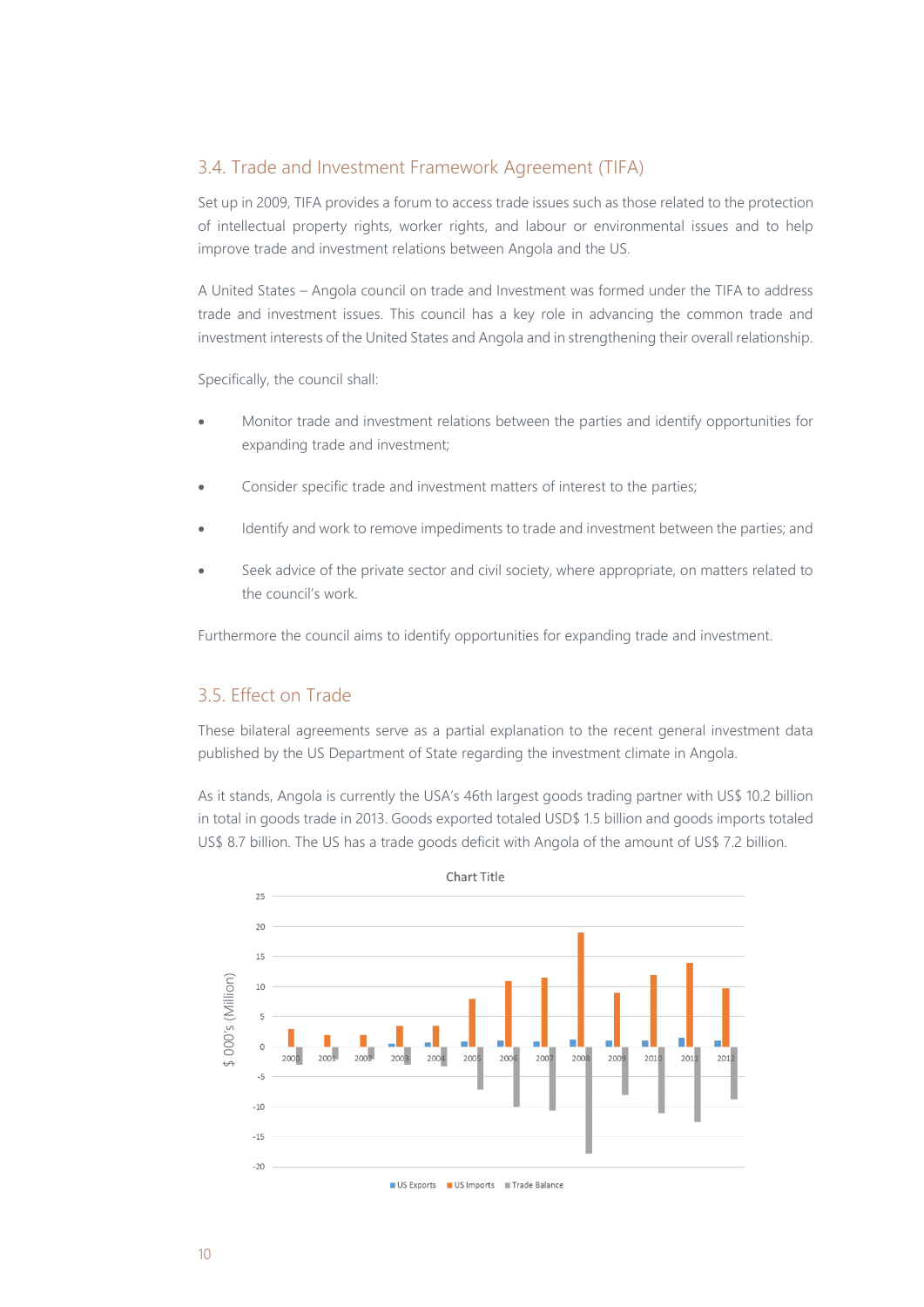Fig.1. Graph illustrating bilateral goods trade between the United States and Angola up to 2012. Source: www.agoa.info

In terms of exports, more recently, US goods exports to Angola were US\$ 1.5 billion, down 2.7% from what it was in 2012. The top export categories being, machinery, meat and poultry, iron and steel products, electrical machinery and optical and medical instruments.

US imports from Angola show an astounding US\$ 8.7 billion in 2013, however this is still a decrease from the values they stood at in 2012. The five largest import categories in 2013 were mineral fuels and oil (crude oil), precious stones, wood and rubber.

As you can see from the above graph the US trade deficit with Angola in 2012 is estimated at US\$ 7 billion.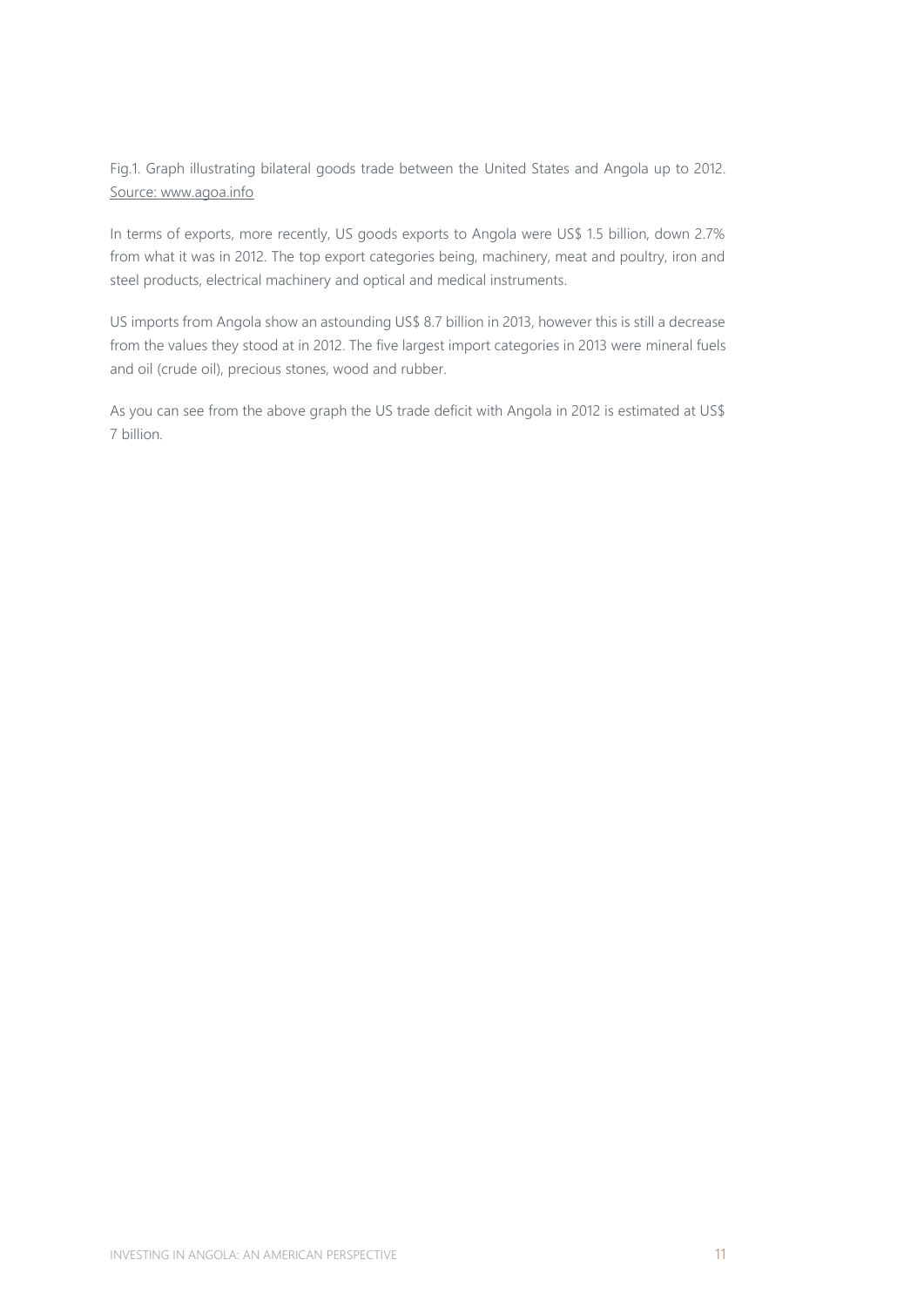## Main Investment Opportunities

#### 4.1. Transport and Communications

#### (1) Rail Networks

The government has plans to rehabilitate the rail system, mostly funded by Chinese investors and loans from Chinese banks. The project involves the rehabilitation of three main lines: the Lobito – Benguela railways (1,336km); the Luanda to Malangue railway (479km); and the Moçâmedes railway from the coastal town of Namibe to Menogue (907km).

The government seems to have a desire to connect Angola to other African nations, as upon completion the Benguela railway would eventually reach the border with Zambia and the Democratic Republic of Congo. Furthermore, the government has plans to begin construction on a railway line linking Angola to the Namibian rail way network (which incidentally is linked to the South African rail network).

#### (2) Roads

Much of the road network was destroyed by the civil war. This is evidenced by the decrease in road mileage from 75,000km in 1994 to 51,429km in 2001.

#### (3) Ports

Angola has three main cargo ports, geared almost exclusively to imports, these include Luanda, Lobito and Namibe. Activity in these ports has grown sharply since the war, especially in Luanda.

The Luanda port handled a record breaking 13 million tonnes of cargo in 2014, up from 16% from 2013, however, 2015 has witnessed a minimal reduction of 14% in shipping movement, witnessing a 7% fall in tonnage of cargo. It has become very heavily congested due to years of underdevelopment and the sharp rise of imports in the past five years, leading to and average 3 month delay in importing goods. Nevertheless, the port has undergone a US\$ 130 million rehabilitation, and the new commercial port in Baia do Dande, 50km north of Luanda, was due to open in 2008, which has more than twice of Luanda's capacity.

#### (4) Air Transport

In 2007, the government announced plans to rehabilitate 32 airports and aerodromes by 2010. The first stage involved the US\$ 400 million rehabilitation of 25 airports in 2007-2008. Work is also continuing on Luanda's new international airport, located in Bom Jesus, 40km east of the capital.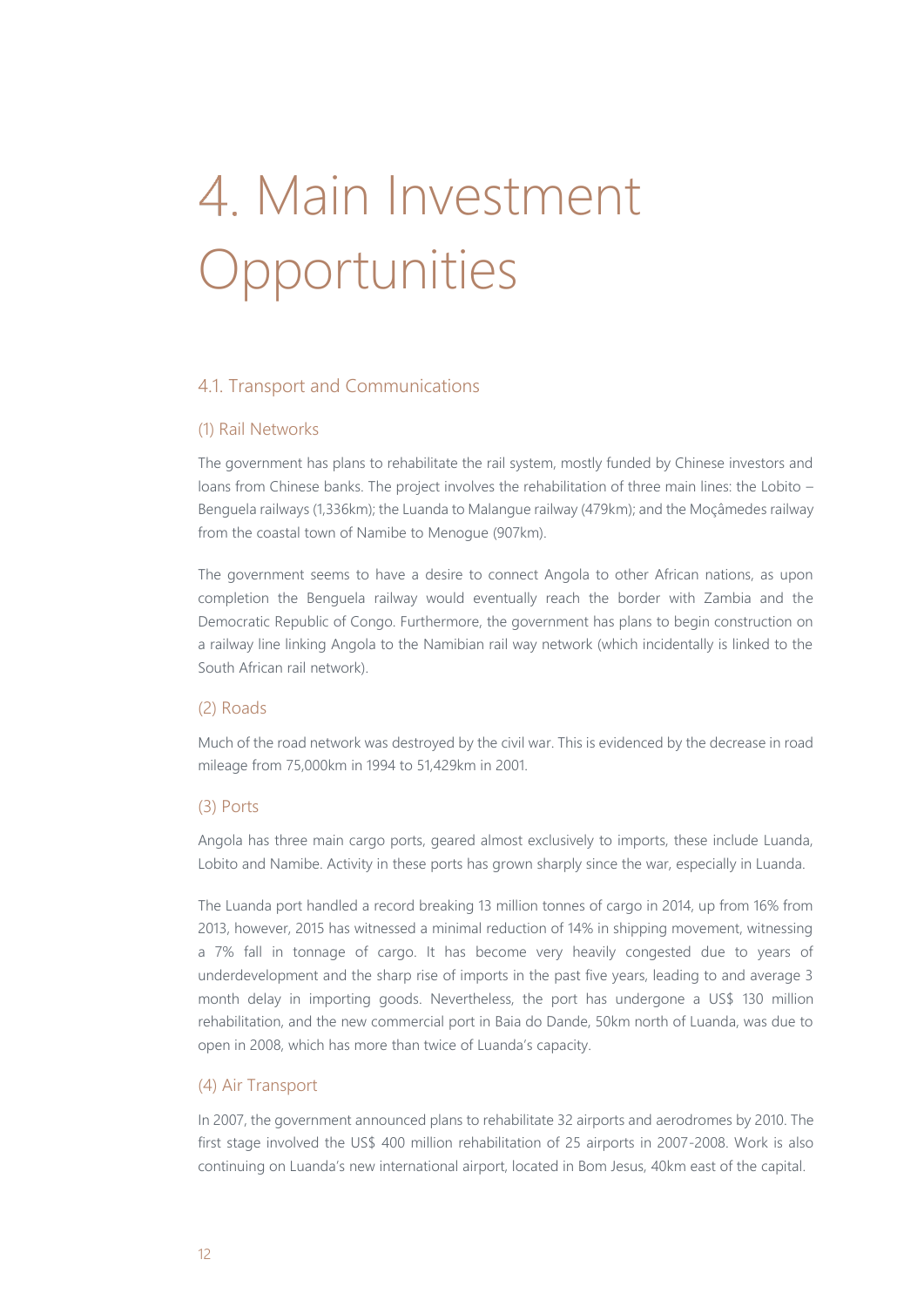The state airline, Transportadora Aérea Angolana (TAAG), has been in debt for years and has periodically been suspended from the international air transport association (IATA) and from European air space. Nonetheless, the company has ambitious plans to establish Angola as a regional air transport hub, and in July 2006 it announced plans to invest US\$ 600 million on a modernisation program, which will include the purchase of seven new aircraft.

#### (5) Telecommunications

#### Angola Telecom

This is Angola's state owned fixed-line network and constitutes around 100,000 subscribers. The company planned to increase this to 420,000 by 2009, but failed. Angola Telecom's privatisation has been under discussion for years and the government is believed to be considering listing the company on Luanda's stock exchange.

#### Mundo Startel

ANIP, current APIEX, granted approval for Telecom Namibia – operating through the Angolan company called 'Mundo Startel' – to become the first private operator in Angola's fixed-line telephone network.

#### Movicel

Angola Telecom introduced this mobile network in Luanda in 1993 and it has since extended to two main towns. Movicel competes with privately owned UNITEL, a joint venture formed in 2001 that includes Portugal Telecom, SONANGOL and investors close to the family of the president, José Eduardo Dos Santos.

According to Angola's Instituto National de Comunicações (INACOM), five million Angolans – around one third of the population – own or have access to a mobile phone, compared with just 20,000 when mobile telephony took off in 1995. UNITEL had 66% of the market share in 2007, with an estimated 3.3 million subscribers.

The government is considering launching a tender for a third mobile-phone operator.

#### 4.2. Energy

#### (1) Oil and Gas

Proven oil reserves were estimated at 13.5bn barrels (1.1% of world total) and natural gas reserves at 9.5trn cu ft (0.2% of world total) at the end of 2008. The state-owned refining sector is underdeveloped, with a single, 39,000b/d, refinery located in Luanda, leaving the country heavily reliant on imports for its own energy needs.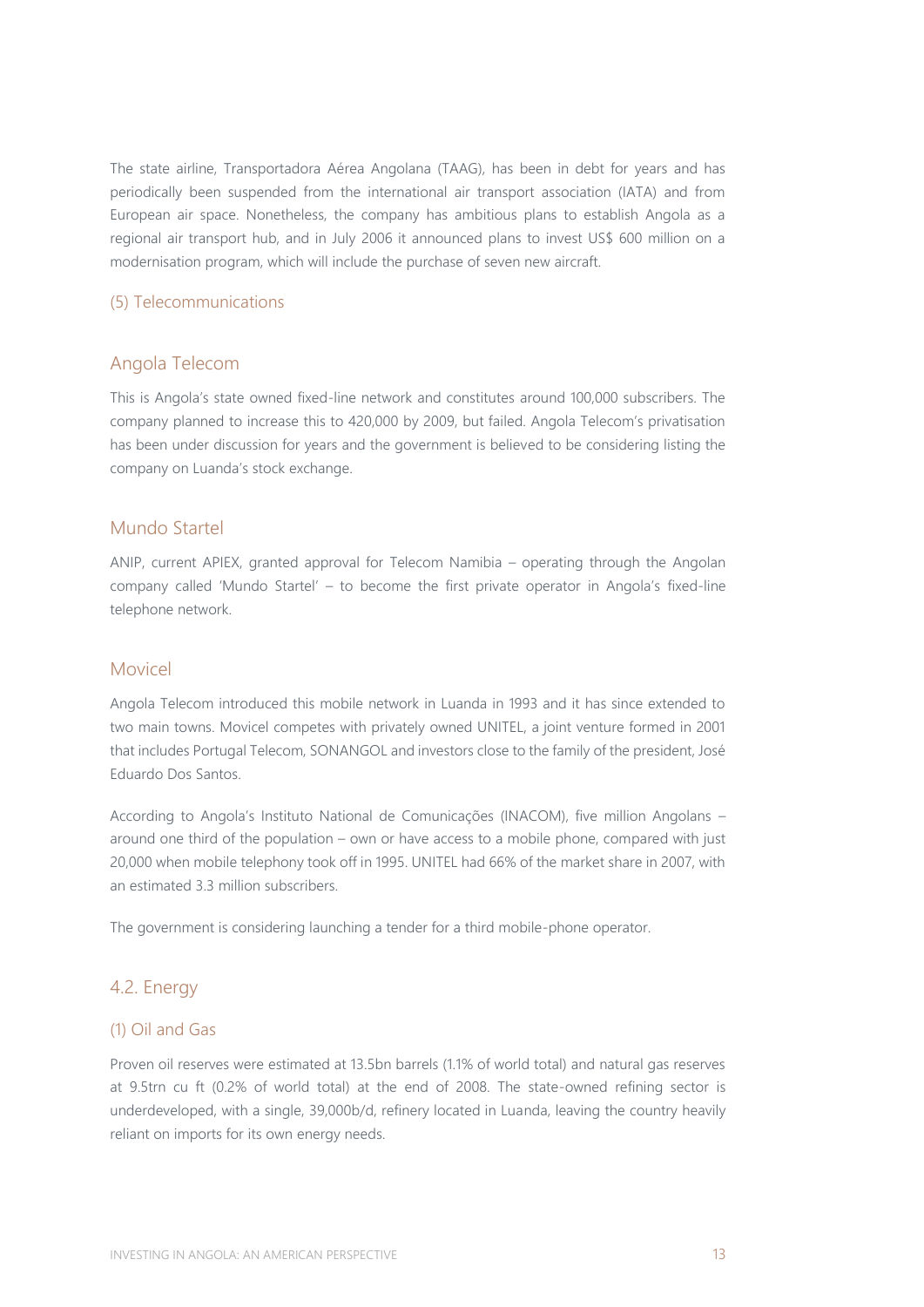The oil sector is dominated by the state-owned oil company, SONANGOL, which operates a number of joint ventures with major multinational oil companies and has numerous interests in sectors as diverse as transport, construction and banking.

Domestic demand comes primarily from the transport, construction and manufacturing sectors, as well as from private car owners. In addition, an estimated 42.6% of Angola's output in 2009 used diesel generators.

Owing to the unreliability of the electricity network, over two-thirds of domestic businesses rely on their own generators, the highest recorded rate in Africa, adding to fuel demand. Furthermore, given high government subsidies for refined fuel products, domestic demand has been mostly unaffected by increases in international energy prices.

The supply of imported and domestically refined products is expected to improve, especially once the Lobito refinery project, which could potentially meet all domestic fuel demand, finally becomes operational.

Although SONANGOL's plans to start production by 2012 were delayed, construction of the refinery did commence in late 2012. After falling in 2009 owing to the recession, petroleum consumption is forecasted to rise by an annual average of 11% up to 2015.

Unfortunately, over 95% of all Angolan oil production is exported, but the country exports only negligible amounts of Liquefied Natural Gas (LNG). In 2009, Angola was sub-Saharan Africa's largest crude oil exporter (a position which it has since ceded to Nigeria), with China and the US representing its largest export markets.

In the long term, Angola's strategic location in the Gulf of Guinea will become an increasingly important focus of interest for the US and the EU, which are keen to secure energy supplies outside the Middle East.

Lastly, note that the government heavily subsidises fuel in Angola, totalling US\$ 5 billion in 2008.

#### (2) Electricity

Angola suffers from an undersupply of electricity and frequent blackouts. The Empresa National de Electricidade (ENE) is the state-owned monopoly electricity provider. Angola has immense hydroelectric potential, by virtue of its extensive river system, but only a small fraction is being utilised.

The problem of the electricity sector is a simple one. ENE has struggled to keep up pace with rising demand for power from industry and urban households. Around 75% of national electricity output is consumed in Luanda but only around one quarter of the city's residents have access to regular power supply. This forces most businesses and households that can afford it to use their own diesel generators for power supply, at a significantly higher cost than power provided by ENE.

Outside the main cities, most rural areas have no access to electricity; the only exceptions are towns located near Angola's hydroelectric dams, such as Matala in the Huila province or Chama in Cunene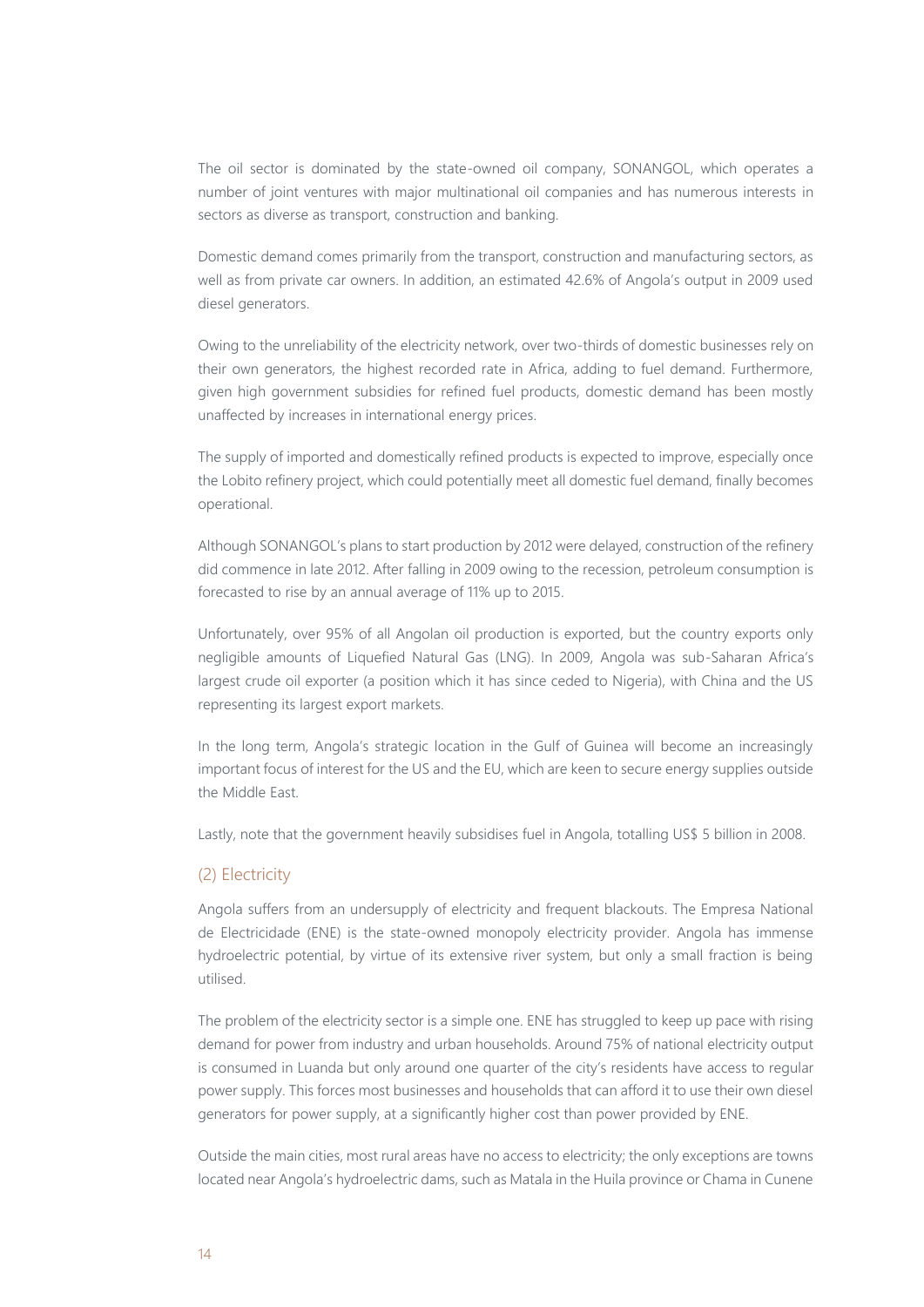province. Overall, less than 20% of Angola's population has access to electricity, and most households will depend on wood or charcoal

Key projects in this area include the construction of a 500-mw dam at Epupa Falls and a 450-mw dam at Nyanga, both in Cunene province, as well as three new dams on the Kwanza River each with a generating capacity of more than 500mw.

#### (3) Alternative Energies

Angola has an abundance of fertile land and extensive water resources, most of which are untouched. The country therefore has huge potential for setting up a biofuel industry.

A study conducted by KPMG has estimated that by 2050, Angola could produce six exajoules of biofuel annually, the equivalent of 2.7m b/d of oil, which is well in excess of the country's current crude output.

#### 4.3. Mining

Mining is one of the more de-regulated sectors of the economy. On the 23rd of September 2011, the new Angolan Mining Code (Codigo Mineiro) came into force. The new law encourages a more intensive exploitation of the country's rich mineral resources by conferring greater protection to investors. i.e exploration and commercialisation rights are now granted under one licence and state participation is set at a minimum of 10% (compared to 50% in the previous regime).

#### (1) Diamonds

Angola is one of the world's biggest diamond exporters. In 2009, Angola accounted for about 11% of the world's total diamond production by volume and for about 13% of the world's total diamond production by value. Diamond production was estimated at 13 million carats in 2011.

The main regulating body of the diamond industry is the Empresa National de Diamantes de Angola (ENDIAMA) and is the exclusive concessionary of mining rights in the domain of diamonds. ENDIAMA is responsible for creating partnerships with international companies prospecting for diamonds and is a partner in all diamond ventures.

#### 4.4. Construction

Much of Angola was destroyed during the 27 year long civil war. Luckily, and as stated above, Angola's oil wealth has allowed the country to upgrade its airports, build houses, hospitals, schools, stadium and has initiated the rebuilding of its railway network.

The growing population in Angola has led to frenzied activity in the construction sector, which includes a gigantic program to build housing to cope with these growing numbers. However, this has left much of the capital city, Luanda, looking like a big construction site.

The construction sector provides a very important contribution to the local economy and has steadily increased its share of GDP from 3.5% in 2003 to an estimated 8.9% in 2012.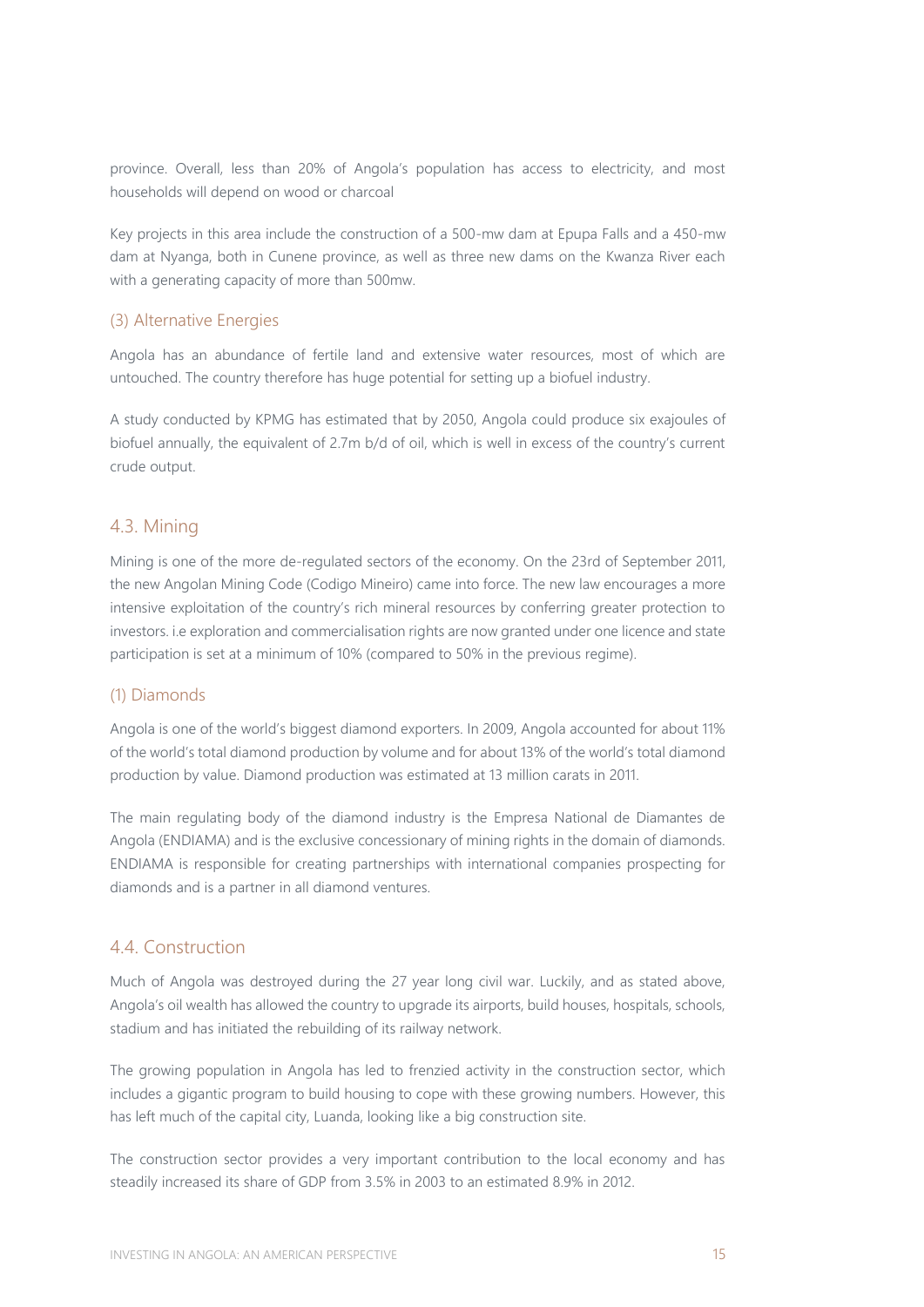The biggest problem with investing in this sector is the fact that it may take up to a year in order to get a building permit.

#### 4.5. Main Construction Players

#### (1) Sigma Group

Sigma group is an Angolan company headquartered in Luanda. It specialises in architectural/engineering design and project/construction management. Sigma group has been involved in some of the country's biggest projects ranging from roads and infrastructiure to urban planning and commercial compounds. Examples Include:

- The Intercontinental Hotel and Casino;
- The Sonangol headquarters in Luanda; and
- The Lobito refinery road.

#### (2) Mota-Engil

Mota-Engil is a Portuguese industrial enterprise listed in the Portuguese stock exchange and it has been present in Angola since 1946. Its main activities include civil engineering and construction. Its operations range from Europe to Africa and America. Angola is one of its main growth markets. In Angola, Mota-Engil retains 51% of capital and the remaining 49% is held by Sonangol. Examples of its projects include:

- The Calueque Dam commissioned by the Angolan Ministry of Energy and Water. This is a USD\$ 164 million project with an expected duration of 25 months;
- The Aldeia Solar project, for Sonangol Holdings. A USD\$ 26 million project with the duration of 10 months;
- The financial city project. The third phase of finicapital project valued at USD\$ 73 million with an expected duration of 18 months; and
- The Baía de Luanda requalification, a project for the requalification of the Luanda´s most iconic and touristic spot.

#### (3) Odebrecht

Odebrecht is a Brazilian Business conglomerate founded in 1944. It specialises in engineering and construction with stakes in mining and oil ventures. Odebrecht is one of the longest established and largest companies in Angola, with over 28 years of experience in the market and employing over 17,000 Angolans. Some of Odebrecht's projects in the country include:

- The renovation and expansion of Luanda's International Airport;
- Expansion of Damer Gráfica (a graphics and printing plant); and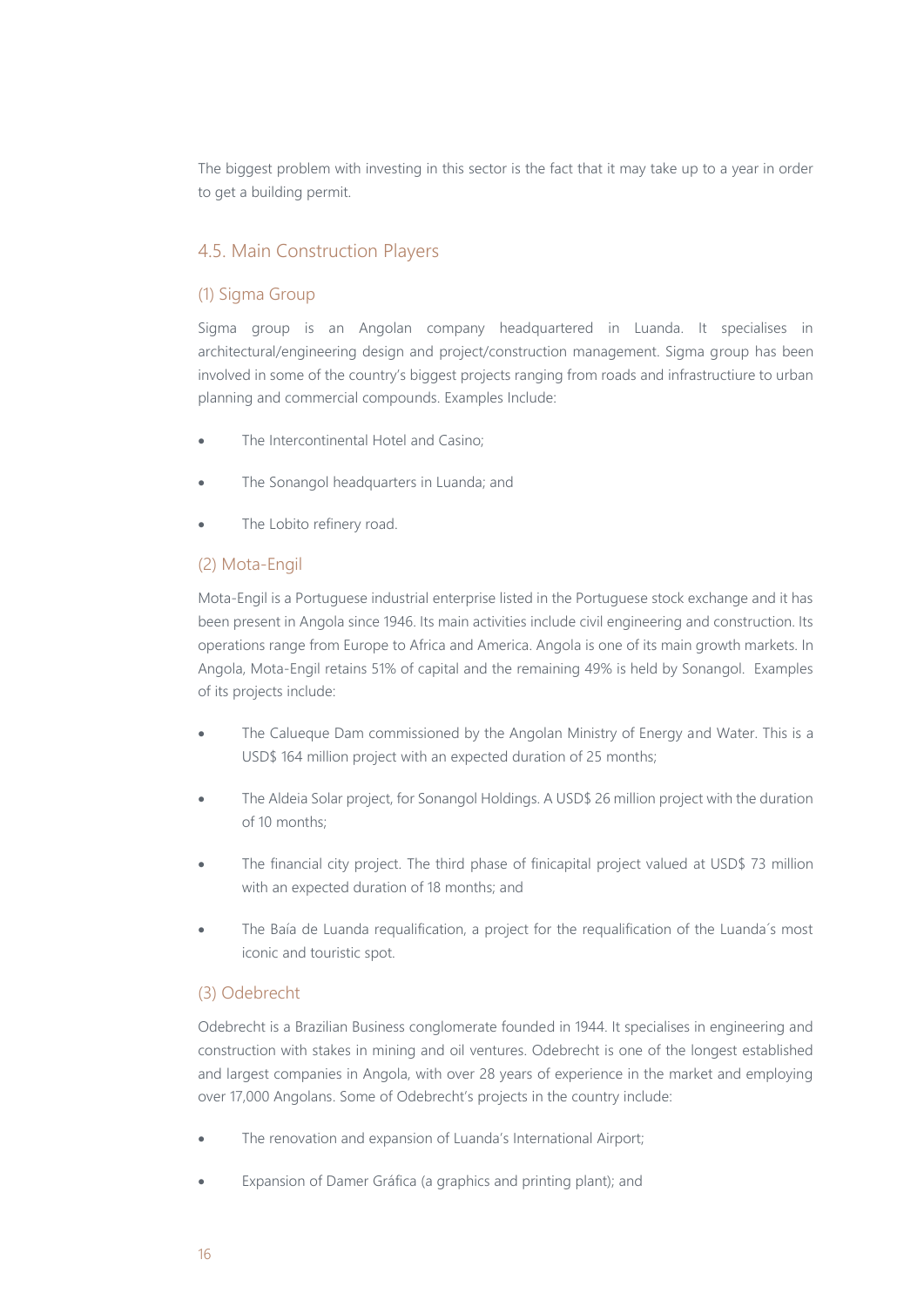The Construction of Cinfotec, an IT training college.

Other main companies operating in the market include Soares da Costa (Portuguese), Teixeira Duarte (Portuguese), Edifer (Portuguese) and Somague (Portuguese).

#### 4.6. Agriculture

Angola has outstanding agricultural potential with 58 million hectares of potentially arable land, a favourable climate, and rich water resources. Prior to gaining independence from Portugal, Angola was self-sufficient in all major crops except wheat. It was also the world's fourth largest coffee exporter, employing nearly a quarter of a million people. Other export crops included cotton, sugar cane, sisal, bananas, cassava and wood.

The country is now largely dependent on food imports to feed its people, however the government wants to change it. The government has launched several programs aimed at increasing agricultural output, promoting local produce and developing the small holder sector. The agriculture sector is also gradually recovering thanks to the rehabilitation of rural infrastructure, the removal of land mines and the return of populations displaced by the war.

#### 4.7. Main Agriculture Players

#### (1) Fertiangola

Created in 2005, Fertiangola has an extensive product offering including, fertilisers, seeds, agrochemicals, veterinary products, garden, tools and irrigation products. They are well organised with a shop in the province of Benguela.

#### (2) National Coffee Institute

Given the importance of coffee as a crop export before the independence; the national coffee institute was created to focus especially on the development of this specific crop.

#### (3) IDA

Provides technical and material assistance to subsistence farmers growing food crops (Beans, Maize and Cassava). It also provides agricultural inputs and services on credit to small scale farmers.

Other sector players include Agroway. BrasAfrica, Novagro, Lonagro, Omnia, Agromundo and Gesterra.

#### 4.8. Oil Market Projections

Recent studies have shown that there has been a spiked increase in demand for oil and a steady increase in the demand for natural gas. This may be a result of the continuing development of the country's infrastructure and need to rebuild its cities after the civil war. Demand for the consumption oil products is expected to rise from 6408ktoe to almost 10,000ktoe in 2020.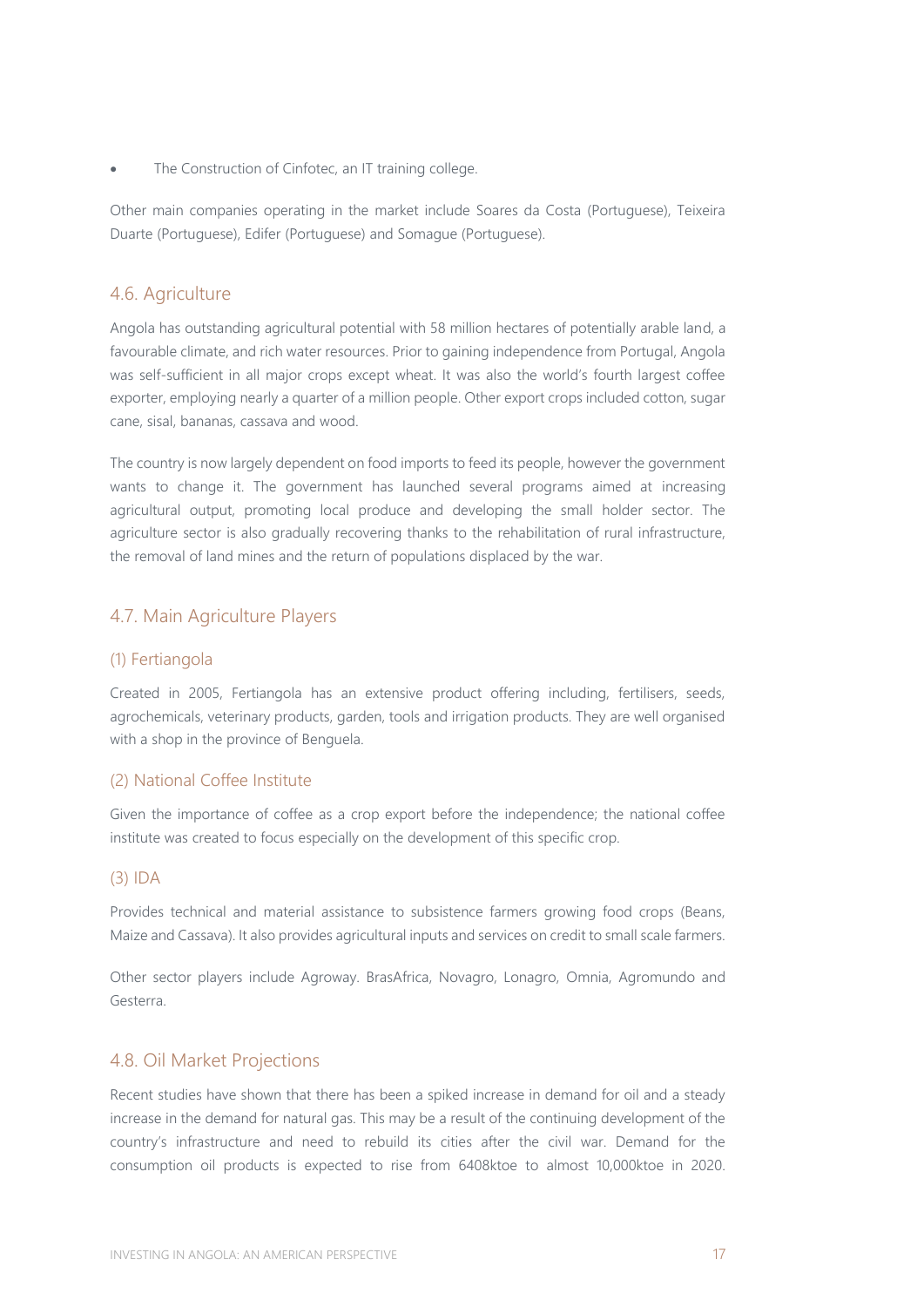Furthermore, the demand for fuel for transports is also on the rise and is expected to peak at 5,457ktoe in 2020 as opposed to the current demand of 3,360ktoe. Demand for Gasoline and Distillates, as well as for natural gas is expected to rise sharply by the year of 2020, perhaps due to the increase use of generators and demand for home energy.

However, figures show that supply for oil and gas is simply not keeping up with the increasing demand. For example, whilst the demand for petroleum products is expected to reach 10,000ktoe in 2020, crude oil production is only expected to reach 2,050ktoe by the same year. This may perhaps be a result of the single oil refinery owned by the Angolan state. Eventually the number will increase to 3, nevertheless, this is obviously not enough to keep up with domestic and foreign demand.

Note that the Angolan government has strict rules on oil investments. The 2011 law stipulates that all payments made from oil investments need to be made through local banks rather than overseas banks, in the hopes that the national currency is strengthened. This aim is founded on the basic premise that the government wants to build up its underdeveloped financial sector.

As a result of these measures, a handful of American businesses have reported difficulties repatriating profits out of Angola. Transfers over a certain amount require the central bank's (BNA) approval and commercial banks may be reluctant to go through the required bureaucratic processes.

After Angola's temporary suspension of wire transfers in 2009, the BNA is requiring much more detailed information from the transferring entity, including copies of employment contracts for any individuals paid off-shore with US dollars.

#### 4.9. Main Regulators Administrative Agencies

The most important Regulators Administrative Agencies are the followings:

- APIEX Agency for the Promotion of Investment and Exportation of Angola [http://www.anip.co.ao/;](http://www.anip.co.ao/)
- INP Petroleum National Institute [http://institutodepetroleos.org/;](http://institutodepetroleos.org/)
- IRSE Regulator Institute for the Electric Sector [http://www.irse.gov.ao/homepage.aspx/;](http://www.irse.gov.ao/homepage.aspx/)  and
- INACOM Angolan Institute of Communications [http://www.inacom.gov.ao/.](http://www.inacom.gov.ao/)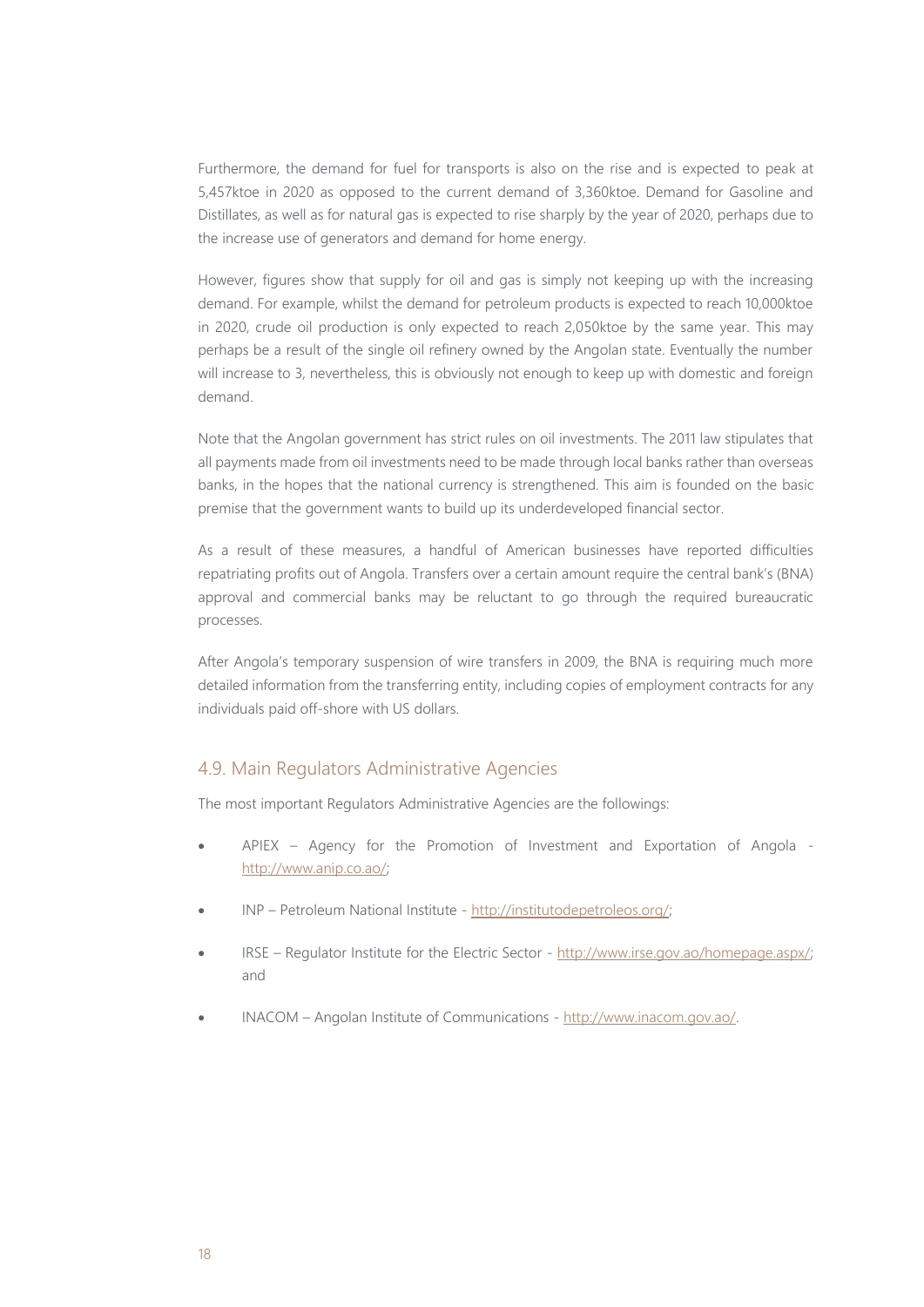## United States Presence in the Angolan Economy

The presence of the United States is mainly confined to the oil and gas sector of the Angolan economy. Angola's vast oil reserves have attracted companies of the likes of the historic Exxon Mobil and Chevron and newer companies such as Cobalt, Vaalco, Marathon Petroleum and Falcon Oil. As such the main goods exported to the United States by Angola are energy products and chemicals and derivatives. This is illustrated in the pie chart below:



Fig.2. Main goods exported to the United States in 2014 Source: KPMG

Conversely, Angola imports a vast array of goods from the United States, ranging from agricultural products, chemicals and derivatives, energy products, transport equipment and machines. This is also illustrated in the pie chart below:





Fig.3. Main Goods imported from the United States in 2014 Source KPMG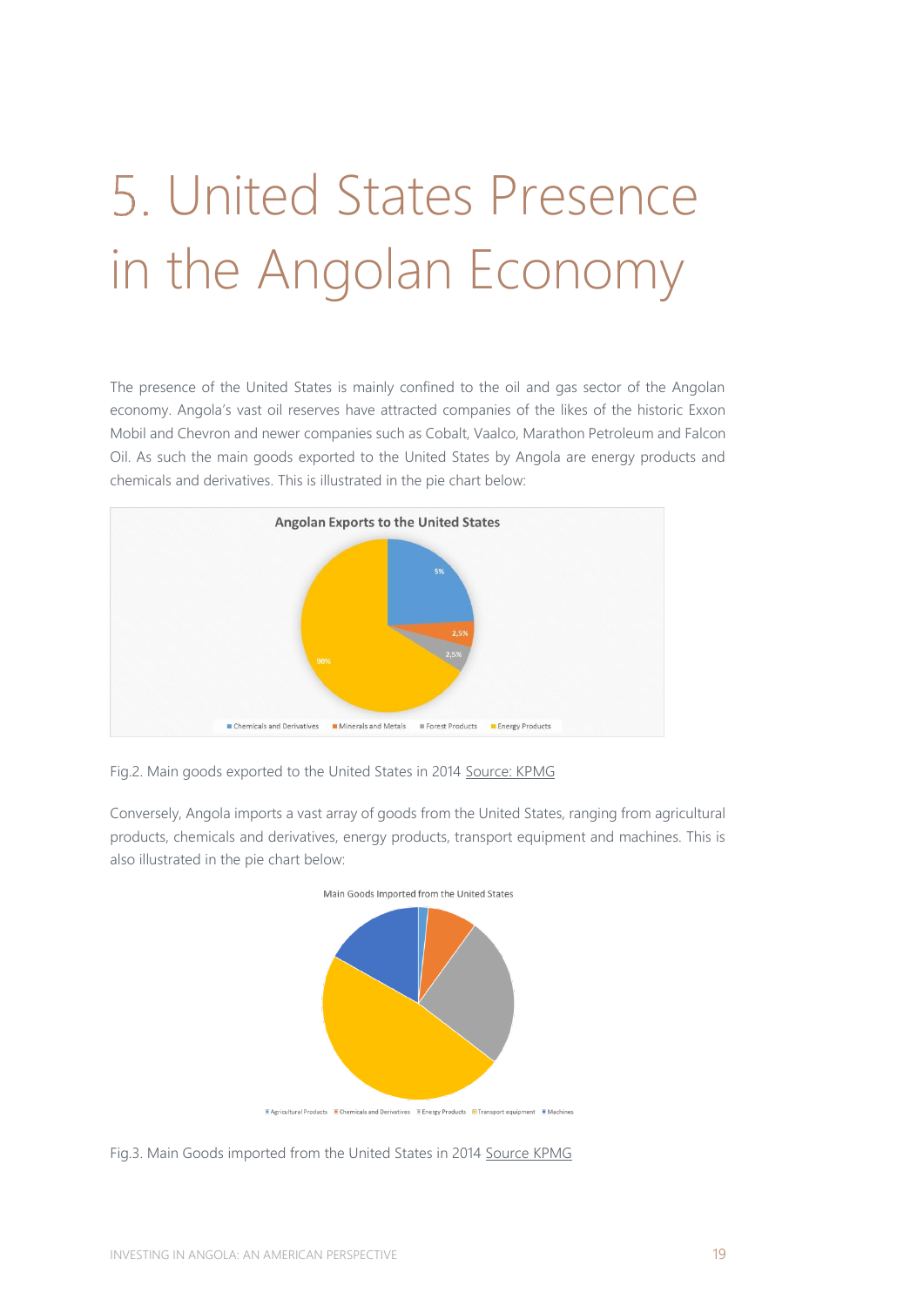The oil and gas-production sectors in Angola are dominated by Sonangol, which operates joint ventures with all major multinational oil companies operating in the country. This may explain the fact that Sonangol is the biggest net worth company in the country despite technically being insolvent.

Angola's rising levels of proven oil and gas reserves, coupled with the active encouragement of the government and attractive investment sweeteners, has ensured that four of the five oil majors (with the exception of shell, which has had a disappointing time in Angola) including Exxon Mobil and Chevron are already present in the country.

This is crucial for US investments in the Angolan oil and gas sector as the government has plans to increase proven reserves to over 25bn barrels and to boost production capacity to over 2.5 million barrels a day. However, both targets look unattainable as they depend on the development of Angola's so called "Ultra-Ultra-deep-water" acreages, which have yet to be licenced and are likely to take many years to come into full production.

In addition to offshore activity, onshore drilling is also under way in Cabinda, although results so far have not proved commercially viable.

#### 5.1. Major operations

#### (1) Exxon-Mobil

Exxon-Mobil has an upstream business presence in Angola, and at the end of 2012, their affiliate companies in Angola had interests in three deep water blocks covering a gross amount of upwards of 3 million acres.

Furthermore, its co-ventures and Angola's national oil company Sonangol have announced 44 discoveries in Angola, representing a gross recoverable resource potential of about 12.4 billion barrels.

#### (2) Chevron

Chevron operates in Angola through its subsidiary Cabinda Gulf Oil Company Limited, and ranks among the country's top petroleum producers. They are investing billions of dollars in major energy projects intended to increase crude oil production and conserve natural gas.

They have investments in:

- Mafumeira Sul, the second stage of the offshore Mafumeira Field development;
- Angola LNG, a liquefied natural gas plant in Soyo;
- Congo River Canyon Crossing Pipeline;
- Lianzi Project, in the Angola-Republic of the Congo joint development area; and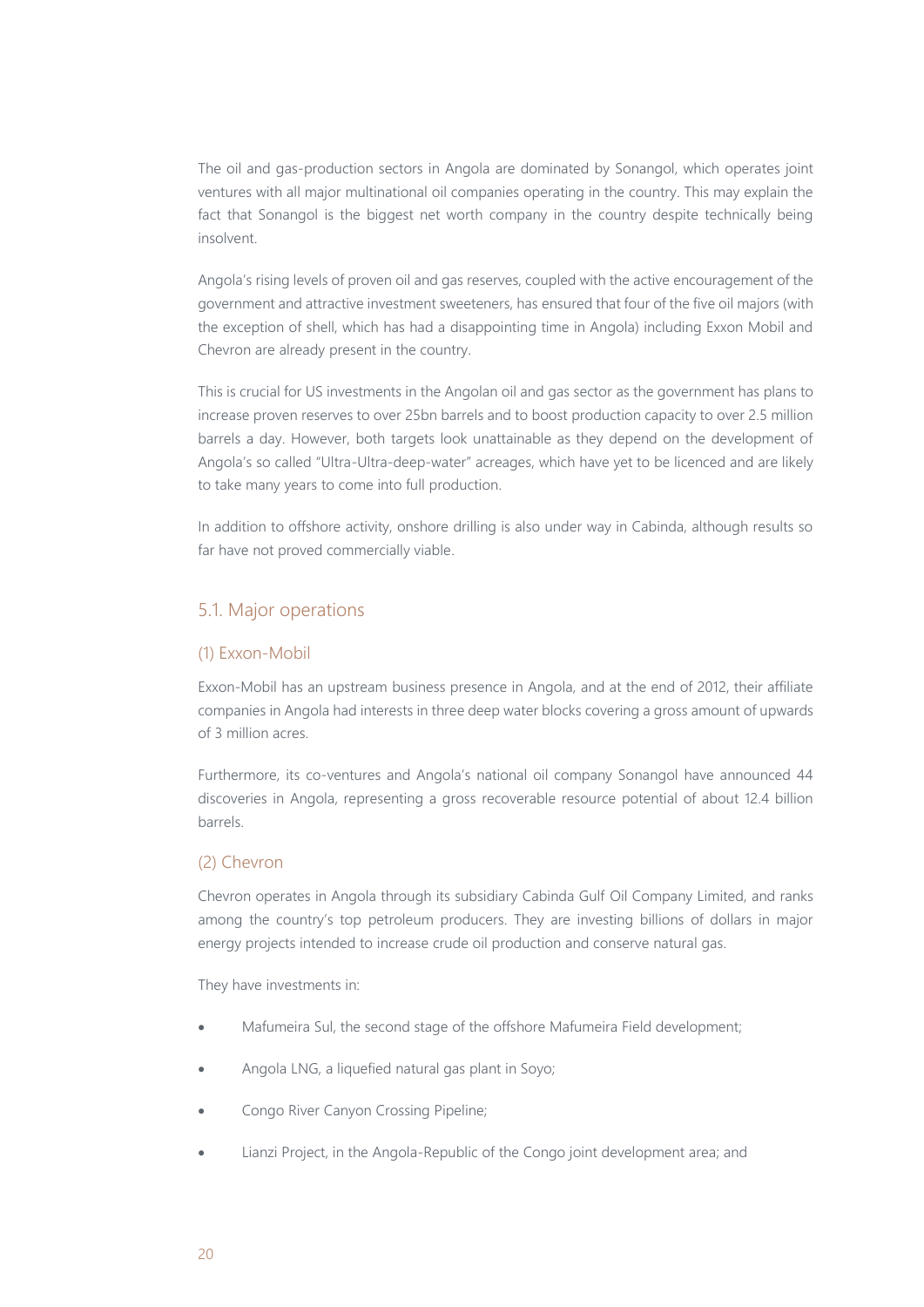Nemba enhanced secondary recovery project.

2015 is expected to witness a start-up of the Nemba project, commission the Congo River Canyon Crossing Pipeline, report first production at Lianzi and restart the Angola LNG project, which produced its first shipment of liquefied natural gas in 2013.

Chevron has interests in three concessions in Angola. They are the largest foreign oil industry employer in Angola and has an impressive 89% of native Angolan workers.

#### (3) Cobalt (oil)

To date, cobalt has several exploratory wells and three appraisal wells in the northern pre-salt Kwanza basin offshore Angola.

Off the coast of Angola, Cobalt acquired a 40 percent working interest in, and is the operator of, three blocks – 9, 20 and 21 – covering a combined 3.4 million acres. Their Cameia #1 discovery in block 21 confirmed the presence of an expansive pre-salt hydrocarbon reservoir, proving cobalt's own geologic model and de-risking the new pre-salt play in the deepwater offshore Angola.

Cobalt's discoveries include:

- Evidence that allows them to accelerate work toward the sanctioning of an early production system and they are currently drilling the Cameia #4 development as well as part of a development drilling program that is expected to continue into early 2016;
- The Lontra #1 pre salt discovery on block 20 confirmed an oil and gas accumulation with better than expected reservoir quality;
- The Bicuar #1A discovery in block 21 was the first discovery where mobile hydrocarbons were found in the deeper pre-salt syn-rift reservoir.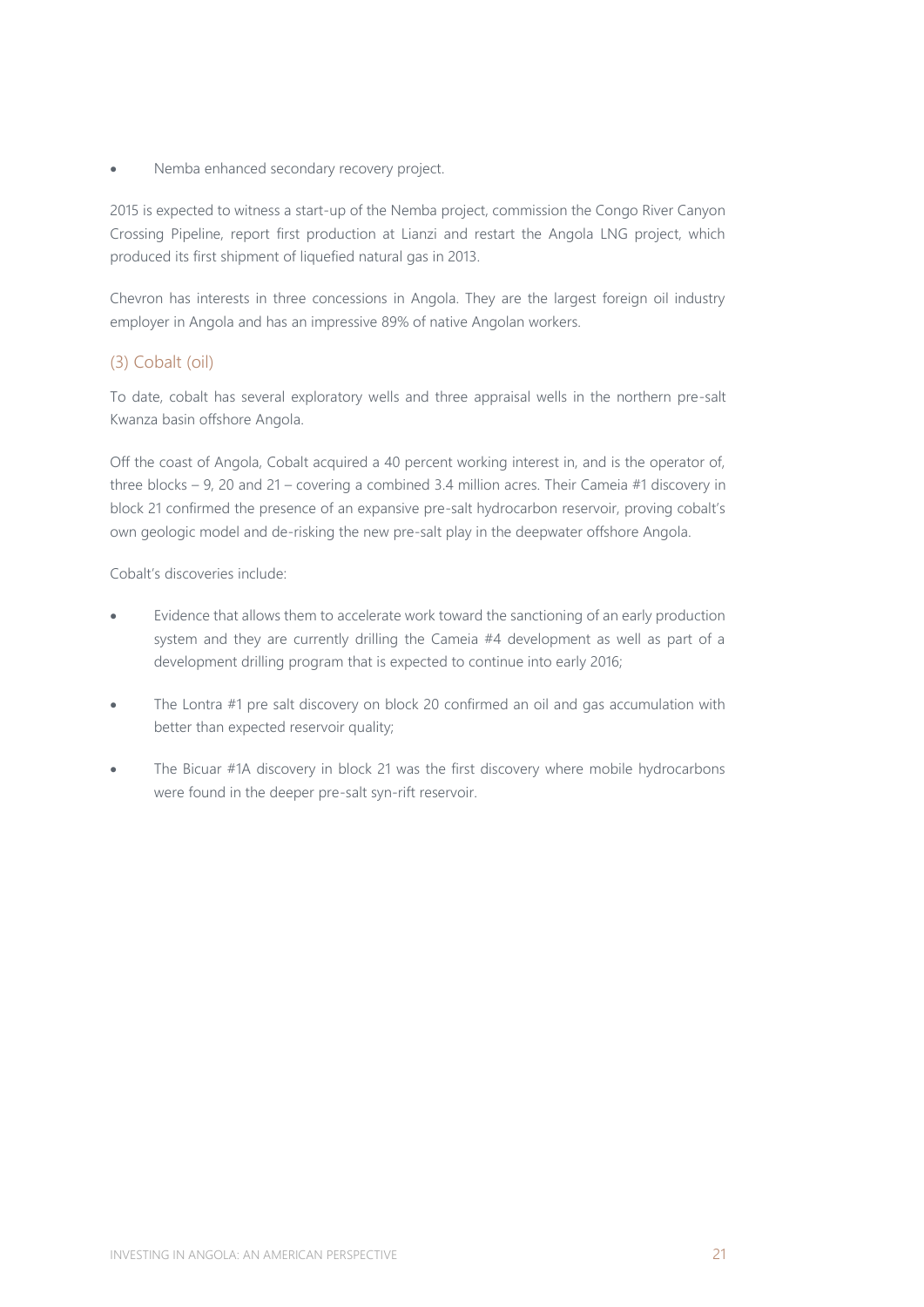### 6. Investment Advice

As a general point, investing in one of Angola's growing markets (oil, alternative energies or infrastructure) with an Angolan national would be the most prudent action to take, considering the NLIP. The NLIP will mean more injection of capital into the economy, and although it will benefit Angola in the long run, investing your own US\$1,000,000 is a big financial risk. Furthermore, as the laws encourage 'Angolanisation', once your investment has been authorised by APIEX, it would be prudent to include as much Angolan workers in your workforce as possible, especially if you are in the oil and gas sector. This could involve extra costs arising through training and other investments on your workforce.

US companies do have an advantage against other countries as there are several bilateral agreements, although many of them are not reciprocal. These, especially the US-Angola chamber of commerce, have inherently facilitated trade between Angola and the United States, which is evidenced in the increase in exports to Angola and a US\$ 8.7 billion value of imports to the US.

A promising opportunity also arises in the re-building of railway lines as these were largely destroyed during the civil war. The government seems to want to connect Angola with the wider western and eastern African community and already has plans to connect the country to Zambia, the DRC and South Africa through connecting its railway lines with Namibia. As such this would be a viable business opportunity to get involved in as soon as possible.

The main opportunity observed by this study, lies in the oil and gas, water supply, construction and electricity sectors. Despite there already being a developed oil sector, with large American companies such as Exxon Mobil, Chevron and Cobalt, Sonangol also associates with new companies as long as they have a stake in the business.

Getting involved in the state owned refining sector would potentially yield a stable return as it is much undeveloped and largely underexplored. Due to the unreliability of the electricity sector, currently, houses and business are dependent on generators which add to the fuel demand. This provides an opportunity to who invests in Angola's electricity sector as the government is building huge complexes to house the ever growing population.

Mainly, Angola's strategic position in the gulf of Guinea will be useful as the Middle-East's oil deposits are starting to run out. As such, Angola is a key alternative to the current dominance of the Middle-East in the oil sector. Getting a footing in the market before everyone else is a good idea.

Alternative energies are also unexplored and available for large investment opportunities. The vast open planes, rivers, mountainous areas and coastline, provide opportunities to invest in wind farms, dams, wave power turbines and biofuel. Furthermore, mining is one of the most deregulated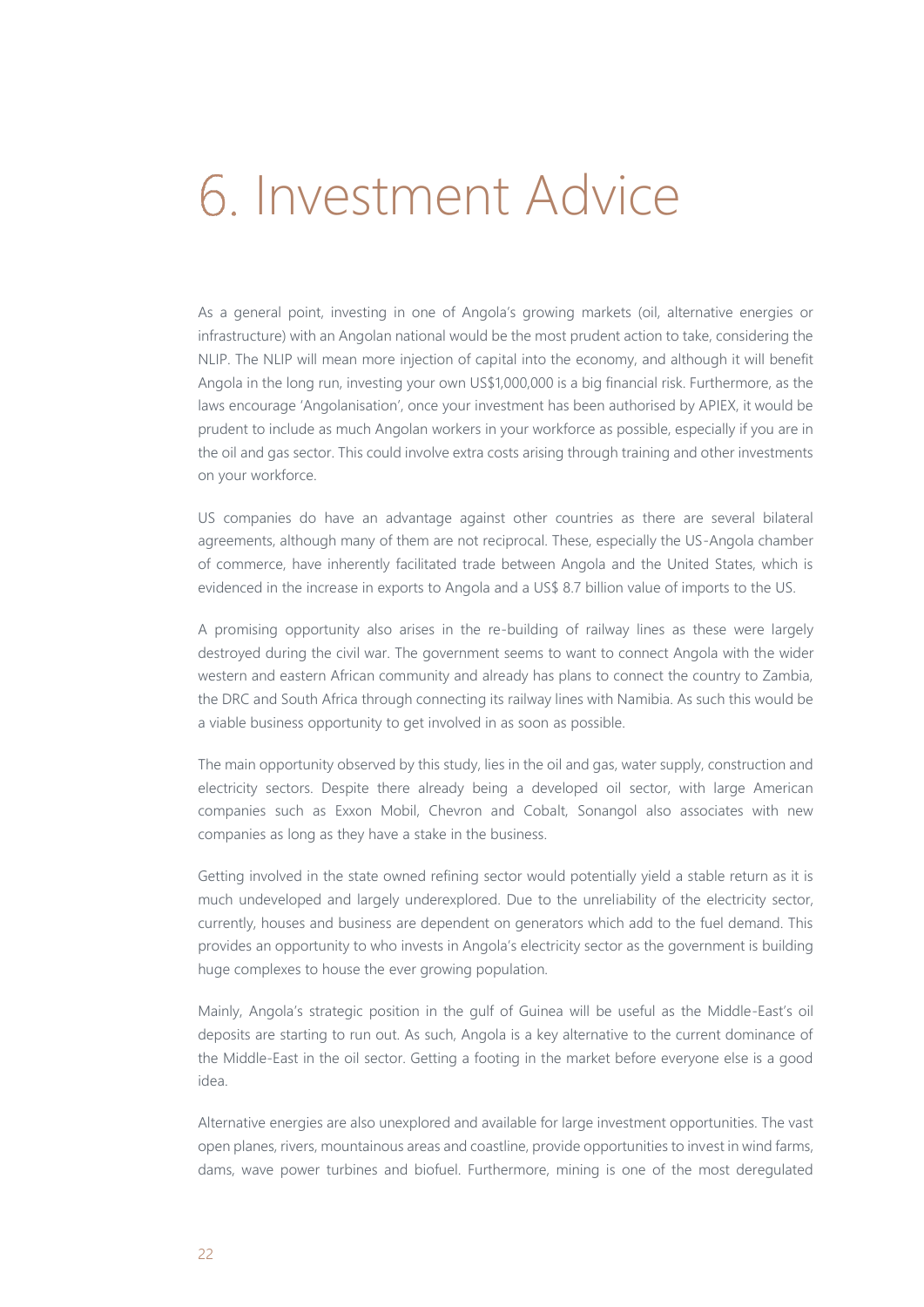markets in the country as opposed to the over regulated energy sector. It does however have a regulatory agency, ENDIAMA, which makes partnerships for the exploration of diamonds with international investors.

Finally, agriculture is one of the safest sectors to invest in. Firstly because it was left unexplored and unused after the civil war with the government mainly focusing on the profitable oil sector, secondly because there will always be huge demand for food in the country and lastly because in the past, Angola was the 4th largest producer of coffee in the world. As such, reviving Angola's power to produce coffee to the levels that it once did would be an intelligent investment to get involved in.